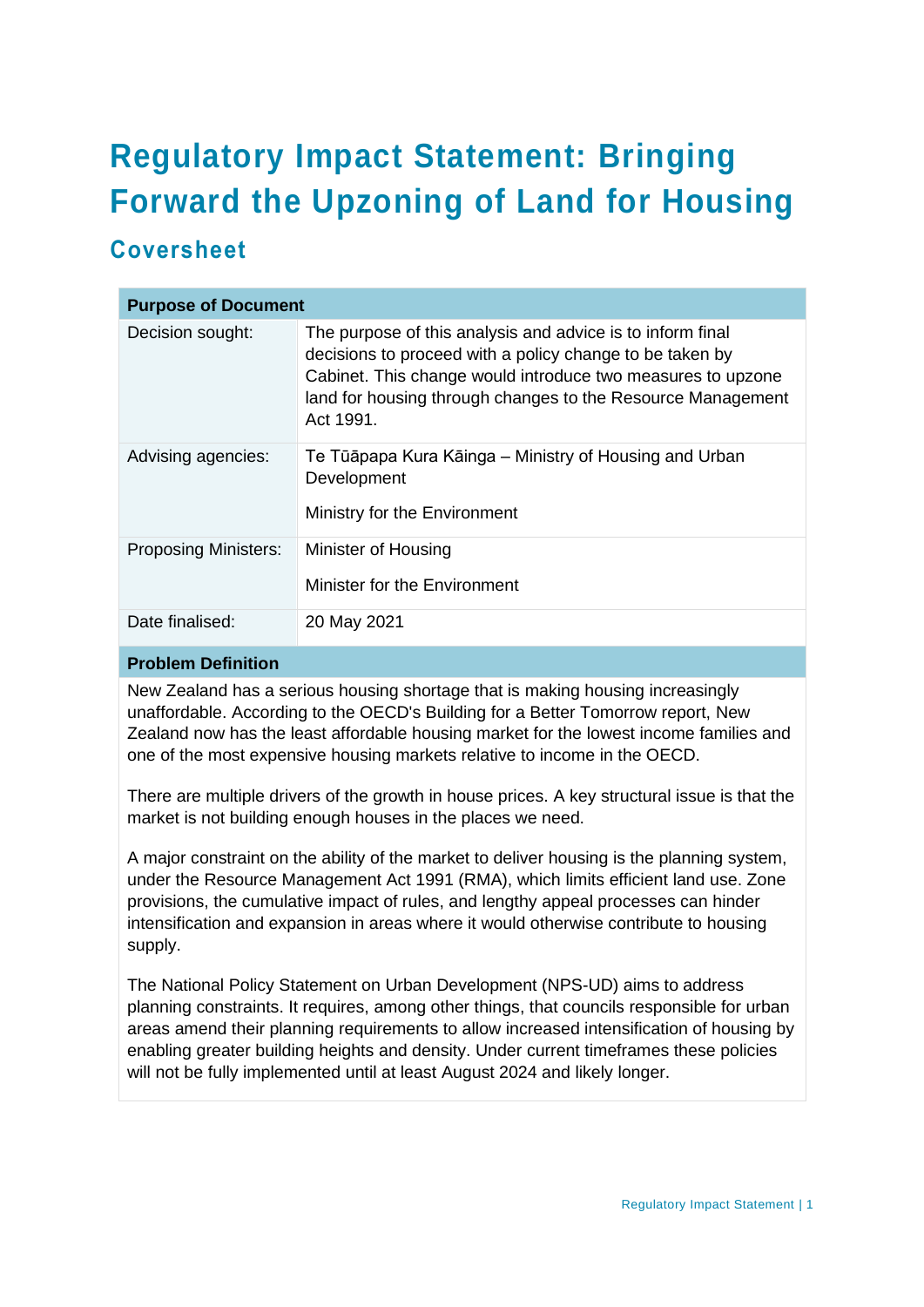Since the NPS-UD came into force in August 2020, the seriousness of the housing shortage has increased and heightened the need to accelerate the upzoning of land for housing.

#### **Executive Summary**

This paper considers interim measures to increase development capacity in the short to medium-term. The measures in this paper are designed to improve the efficiency of land use and bring forward housing development.

To allow increased possibilities for housing development to occur now, two key measures are proposed through amendments to the Resource Management Act 1991 (RMA). These are to:

- accelerate the implementation of NPS-UD intensification policies by requiring councils in Tier 1 urban environments (Auckland, Hamilton, Tauranga, Wellington and Christchurch) to use a modified streamlined planning process
- establish a default medium density residential zone (MDRZ) as a minimum in those same cities using the same streamlined planning process.

Significant housing capacity is expected to be unlocked, much faster, as a result of these measures. This will lead to a reduction in house price growth, relative to the counterfactual of no additional measures.

There is a wide range of evidence showing that restrictive land use regulation contributes to inefficient use of land and higher house prices. The information base is more limited with regard to the likely pattern and magnitude of supply that will result from the above measures.

These proposals will have mixed support. Many stakeholders recognise the need for these sorts of changes and submitters were largely supportive of the NPS-UD. However, some people are likely to be worried about the impact on their own properties and neighbourhoods.

#### **Limitations and Constraints on Analysis**

#### **Limited options**

- An early longlisting exercise identified a wide range of options to upzone land for housing, with light touch analysis estimating likely impacts and risks.
- As a result of this exercise, detailed policy work was only undertaken on the two options outlined in this paper.

#### **Significant time constraints**

• The analysis in this paper was produced in a short period with limited ability to undertake bespoke formal analysis. As a result, analysis is based on existing sources and largely qualitative.

#### **Stakeholder engagement**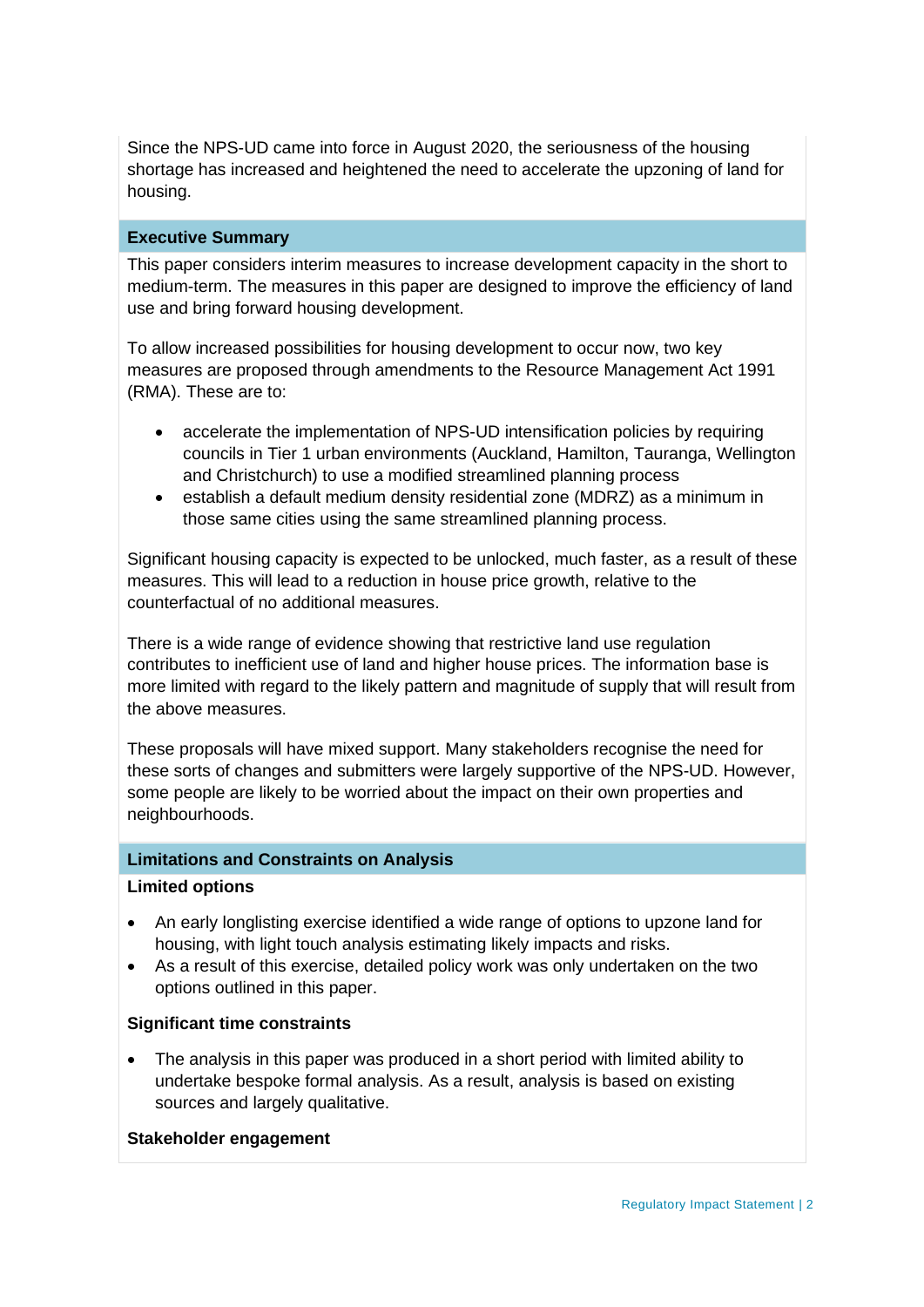• Due to time constraints, there has been no opportunity for consultation with external stakeholders. This limits the ability to test the feasibility of processes and other aspects of implementation.

#### **Empirical data**

- Well-established literature has shown that overly restrictive land-use rules increase house prices. There is also evidence supporting the beneficial effects of good intensification on carbon emissions and other aspects of wellbeing
- This includes the cost benefit analysis for the NPS-UD, which shows net benefits from intensification in Auckland, Hamilton, Tauranga, Wellington, Christchurch and Queenstown.
- Bespoke modelling of the pattern and magnitude of development that would result if default MDRZ is implemented has not been undertaken. Instead, qualitative insights are drawn from other recent modelling exercises.

# **Responsible Manager(s) (completed by relevant manager)**

*Jessica Ranger Manager Urban Development Regulatory Tools Te Tūāpapa Kura Kāinga – Ministry of Housing and Urban Development*

*20 May 2021*

*Lesley Baddon Director Natural and Built Systems Ministry for the Environment*

Estal Baddan

*20 May 2021*

| <b>Quality Assurance (completed by QA panel)</b> |                                                                                                        |  |  |
|--------------------------------------------------|--------------------------------------------------------------------------------------------------------|--|--|
| <b>Reviewing Agency:</b>                         | Ministry for the Environment and Te Tūāpapa Kura Kāinga –<br>Ministry of Housing and Urban Development |  |  |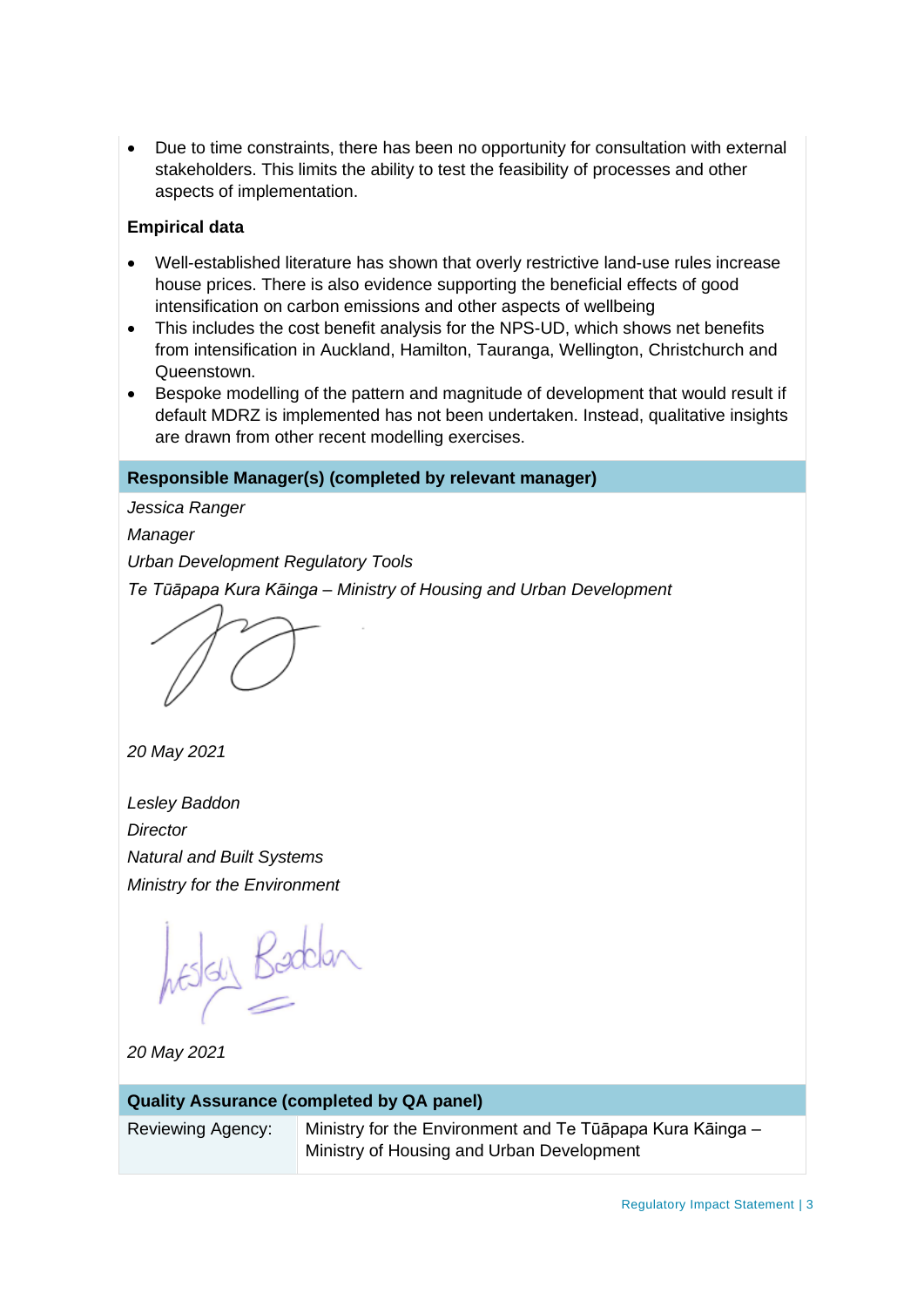| Panel Assessment &<br>Comment: | A joint Regulatory Impact Analysis Review Panel (Panel) with<br>representatives from Te Tūāpapa Kura Kāinga, Ministry for the<br>Environment and the Treasury has reviewed the attached<br>Regulatory Impact Statement. The Panel considers that the<br>information and analysis summarised in the Regulatory Impact<br>Statement (RIS) partially meets the quality assurance criteria<br>necessary for Ministers to make decisions on the proposals in<br>this paper. The information and analysis partially meets the RIS<br>criteria for a few reasons:                                                                                |
|--------------------------------|-------------------------------------------------------------------------------------------------------------------------------------------------------------------------------------------------------------------------------------------------------------------------------------------------------------------------------------------------------------------------------------------------------------------------------------------------------------------------------------------------------------------------------------------------------------------------------------------------------------------------------------------|
|                                | • There has been no public consultation on the proposals which<br>means that the potential consequences identified in the RIS<br>are not fully understood. The Panel wishes to particularly<br>highlight the lack of consultation with local councils, which may<br>pose implementation risks for the policy proposals in this<br>paper, and a broader risk to the relationship between central<br>and local government.<br>• The RIS could also better support decision making through<br>improvements to clarity of message, presentation of<br>information, and greater use of quantitative evidence to<br>support options assessment. |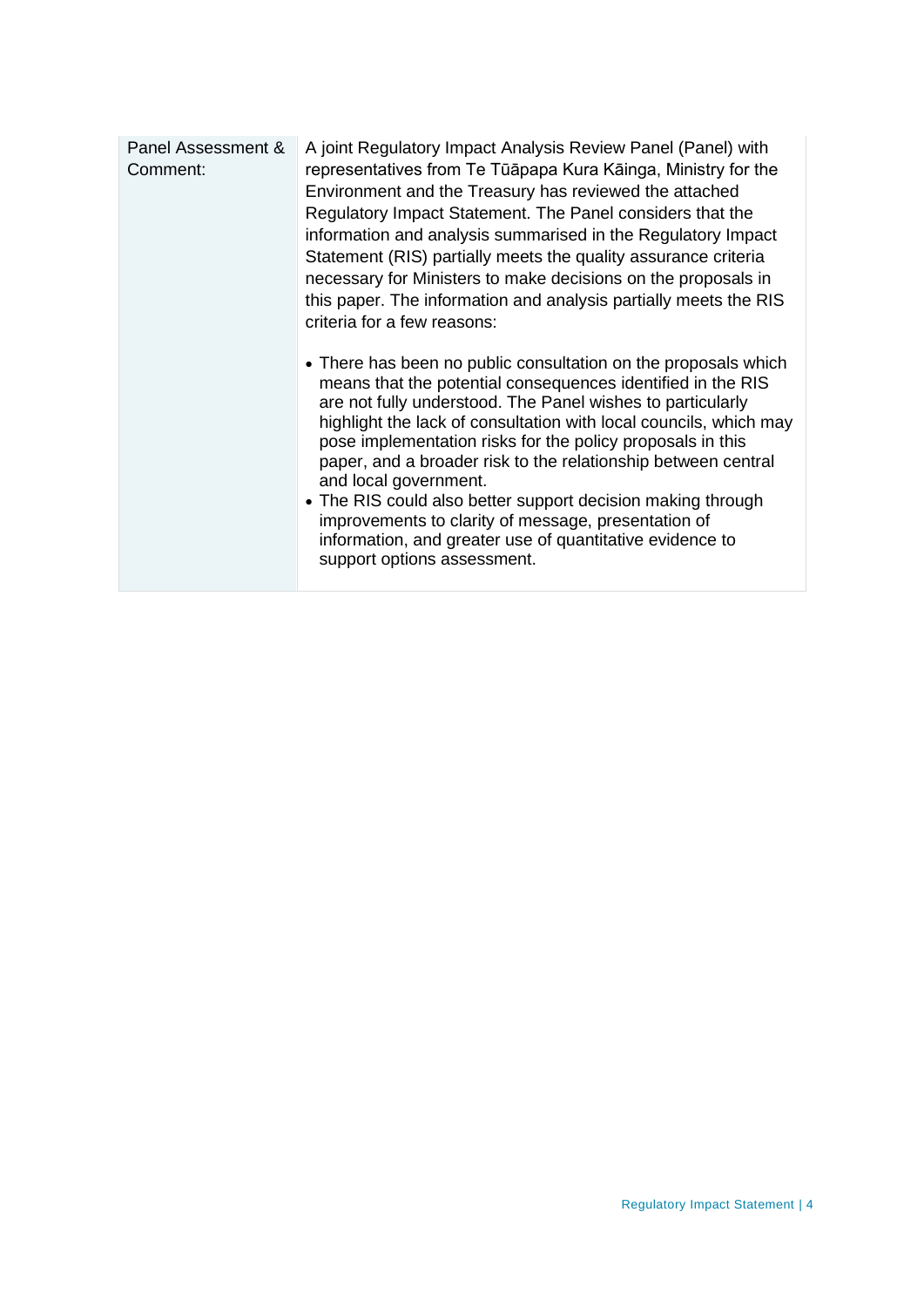# **Section 1: Diagnosing the policy problem**

# **What is the context behind the policy problem and how is the status quo expected to develop?**

- 1. Access to affordable housing is one of New Zealand's persistent long-term challenges. There is unsustainable house price growth and increasing rents. This is having very real impacts on New Zealanders, with many families struggling to buy their own home, while others are struggling to find suitable rental accommodation and/or facing difficult choices between meeting their rent and meeting other essential needs.
- 2. High housing costs are driving an increase in inequality between those who own a home (particularly in desirable areas) and those who do not. This is resulting in adverse outcomes for those that do not own a home. Māori and Pacific peoples are over-represented in areas of unmet housing needs and homelessness and have been particularly hard-hit by high housing costs. Other groups, such as young people, are being locked out of housing as a result of high prices. This increasingly stark housing inequality, across current and future generations, risks undermining further our collective wellbeing and social stability.
- 3. There are multiple drivers of high house prices, including population growth, low interest rates and investor activity. A key structural issue is that the market is not building enough houses in the places we need. Those that are being built are not at prices that low to moderate income households can afford, whether for rent or home ownership.
- 4. There are a number of reasons that the market is not delivering the volume or kind of supply we need. These include planning constraints on the ability for developers to use land efficiently, inadequate infrastructure capacity, low productivity and capacity in the construction industry, and the fact that, in many places, it is not financially viable to build houses – whether for rent or home ownership – at prices that people can afford.
- 5. The policies considered in this paper aim to alleviate planning constraints on the ability for developers to use land efficiently within urban areas<sup>1</sup>. It does not consider the other barriers outlined above. This means that increasing development capacity alone will not be enough to increase supply. However, it is a necessary precursor and will complement interventions designed to address other barriers to increasing housing supply.

# **Land use issues and the Resource Management System**

6. A major constraint on the ability of the market to deliver housing is the planning system under the Resource Management Act 1991 (RMA), which limits efficient land use. Zone provisions, the cumulative impact of rules, and lengthy appeal processes

 $1$  This paper does not consider regulations that constrain the competitive supply of urban land at the rural-urban boundary. The responsiveness policy of the NPS-UD aims to address this issue and came into effect in August 2020.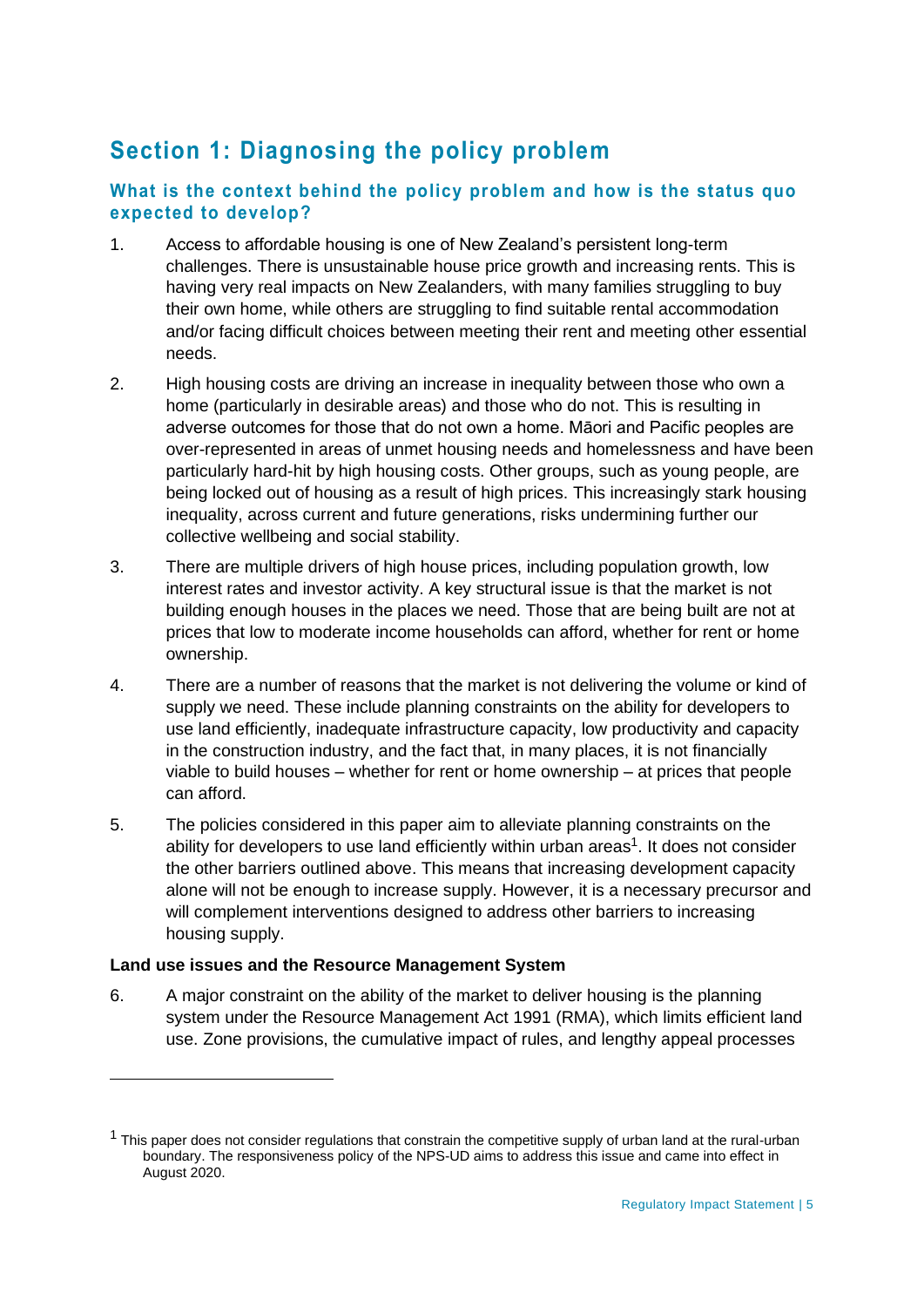can hinder intensification and expansion in areas where it would otherwise contribute to a well-functioning urban environment.

- 7. These restrictions on the ability to increase housing supply mean that demand bids up the price of existing housing stock rather than contributing to greater housing construction in the short term (that is, planning restrictions reduce the *elasticity of supply*).
- 8. Rising land prices in areas of high demand such as inner-city suburbs of Auckland or Wellington should, in theory, support more intensive land use in these suburbs, yet this is not occurring due to restrictive rules and an unresponsive planning system. For instance, suburbs close to Auckland's CBD are zoned to only allow single dwellings, which prevents multi-unit housing close to jobs, transport options and services.
- 9. A wide range of New Zealand and international evidence has demonstrated the relationship between housing pressures and overly restrictive regulation<sup>2</sup>. For example, a report by Superu and Sense Partners in 2017<sup>3</sup> found land use regulations contributed to be between 15 and 56 per cent to the cost of housing in New Zealand's cities. This was as high as 48 per cent for houses in Wellington and 56 per cent in Auckland. There is little reason to consider this impact to have lessened substantially in the interim period.
- 10. Current planning processes under the RMA contribute to inefficient land markets in a number of ways. Planning practice under the RMA and supporting directives:
	- a. lack long-term and integrated planning to provide development capacity. Planning decisions that aim to provide development capacity are not informed by adequate evidence and limited consideration is given to what capacity will – or can – be feasibly taken up
	- b. lack recognition that cities change as they grow and largely reflect the views of a wealthy minority, which marginalises the views of other groups such as Māori, renters, younger people or ethnic minorities, who may have needs not being served by the status quo
	- c. do not take into account the need for individual developers to assess the potential of a particular site. Plans often aim to predict exactly where developers will build, with the result that insufficient headroom is provided on development capacity margins
	- d. result in slow, unresponsive development which, alongside infrastructure investment, has not kept pace with growth experienced in New Zealand cities

<sup>&</sup>lt;sup>2</sup> An overview of this literature is outlined in Nunns (2019) [https://cdn.auckland.ac.nz/assets/business/about/our](https://cdn.auckland.ac.nz/assets/business/about/our-research/research-institutes-and-centres/CARE/the-causes-and-economic-consequences-of-rising-regional-housing-prices-in-new-zealand.pdf)[research/research-institutes-and-centres/CARE/the-causes-and-economic-consequences-of-rising-regional](https://cdn.auckland.ac.nz/assets/business/about/our-research/research-institutes-and-centres/CARE/the-causes-and-economic-consequences-of-rising-regional-housing-prices-in-new-zealand.pdf)[housing-prices-in-new-zealand.pdf](https://cdn.auckland.ac.nz/assets/business/about/our-research/research-institutes-and-centres/CARE/the-causes-and-economic-consequences-of-rising-regional-housing-prices-in-new-zealand.pdf) 

 $3$  Quantifying the impact of land use regulation: Evidence from New Zealand. Impact land use[fullreport\\_110717.pdf \(swa.govt.nz\)](https://thehub.swa.govt.nz/assets/documents/Impact_land_use-fullreport_110717.pdf) (2017)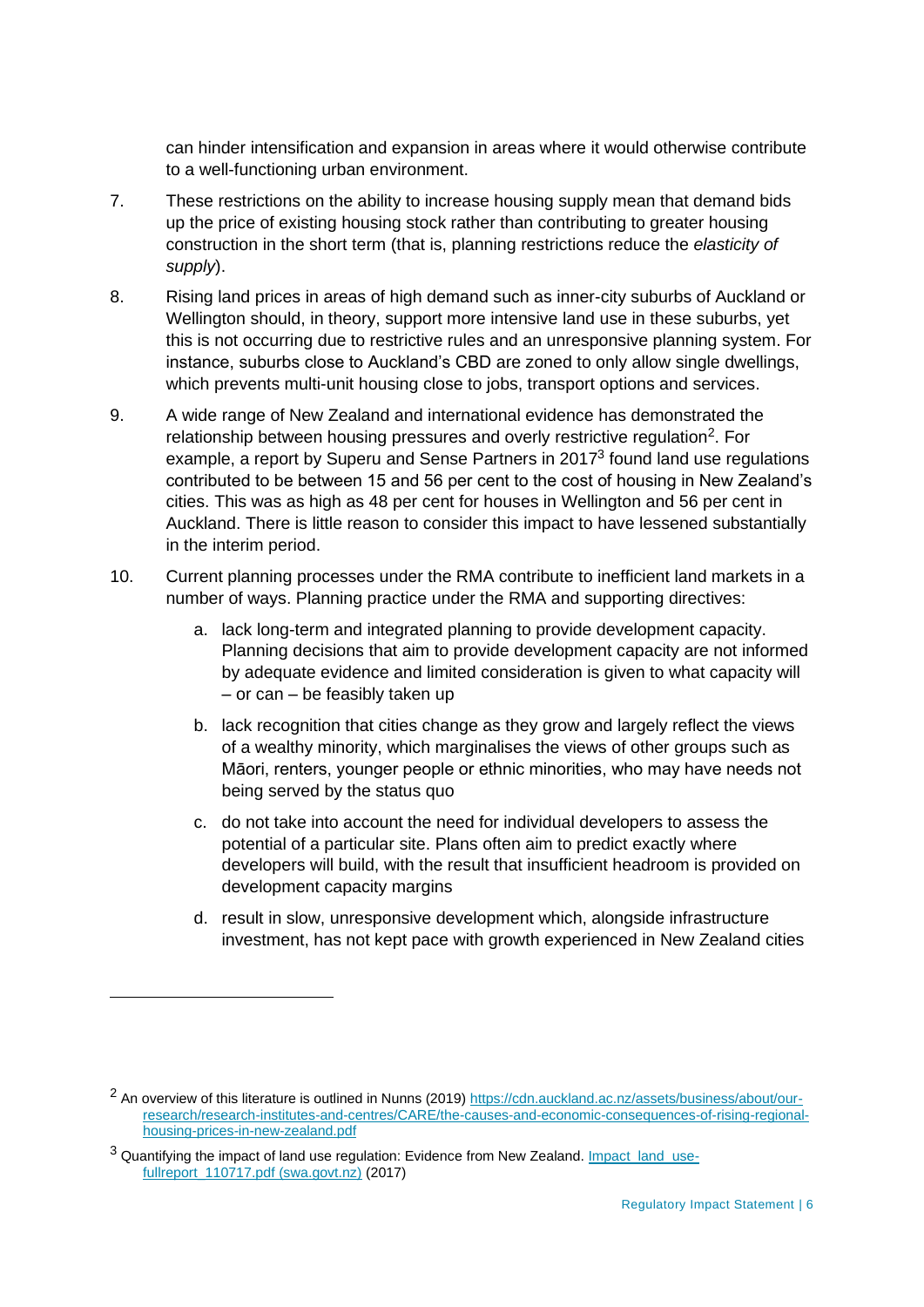- e. do not enable good urban outcomes. Reasons for this include a lack of weight being given to the importance of accessibility, climate change or the principles of the Treaty of Waitangi in RMA decisions.
- 11. As a result of these restrictions, increases in housing supply has not kept up with increases in demand over the last 40 years. Estimates of the shortage range between 40,000 and 130,000 houses. House consents recently reached their highest since the 1970s; however adjusting for population size, in 1973 13.4 new homes were consented per 1000 residents, compared to only 7.8 per 1000 in 2020 $4$ .

## **The NPS-UD was introduced to address these issues but under current settings will not have an impact for some and may be insufficient**

- 12. The Government developed the NPS-UD in recognition of these problems. The NPS-UD came into force in August 2020. The major policies in the NPS-UD include:
	- a. Intensification council plans need to enable greater height and density in areas of high demand and access for housing and businesses
	- b. Car parking councils are no longer able to require developers to provide car parking through their plans (except accessible car parks for those with a disability or limited mobility)
	- c. Responsiveness councils must consider private plan changes where they would add significantly to the development capacity, enable good outcomes, and are well connected to transport corridors.
- 13. Councils are required to notify proposed plan changes that meet the intensification policies by August 2022<sup>5</sup>. However, plan changes are not likely to become operative until at least two years after this and likely longer. This is because councils are likely to follow the standard Schedule 1 process in the RMA to update their plans. Under the Schedule 1 process, councils have up to two years to complete submissions, hearings, and release the decisions following notification of proposed plans. Final plans can be further delayed if aspects are appealed, which is likely in this case. Development cannot commence until any relevant appeals on the plans are resolved.

#### **Resource Management Reforms**

14. Over the longer term the future resource management (RM) system aims to improve planning practice by taking a more strategic approach to planning (including through national direction and regional spatial strategies), focusing decision-makers on planning for positive outcomes, and improving the system efficiency and reducing unnecessary costs. The net result of this should be a long-term increase in the efficiency of land use.

<sup>&</sup>lt;sup>4</sup> Long term building consent numbers can be found at: [https://www.stats.govt.nz/news/45-year-high-for-new](https://www.stats.govt.nz/news/45-year-high-for-new-home-consents)[home-consents.](https://www.stats.govt.nz/news/45-year-high-for-new-home-consents) Consent number by population is HUD's own calculation.

<sup>5</sup> Although councils could notify earlier, most plans are likely to be notified close to this deadline.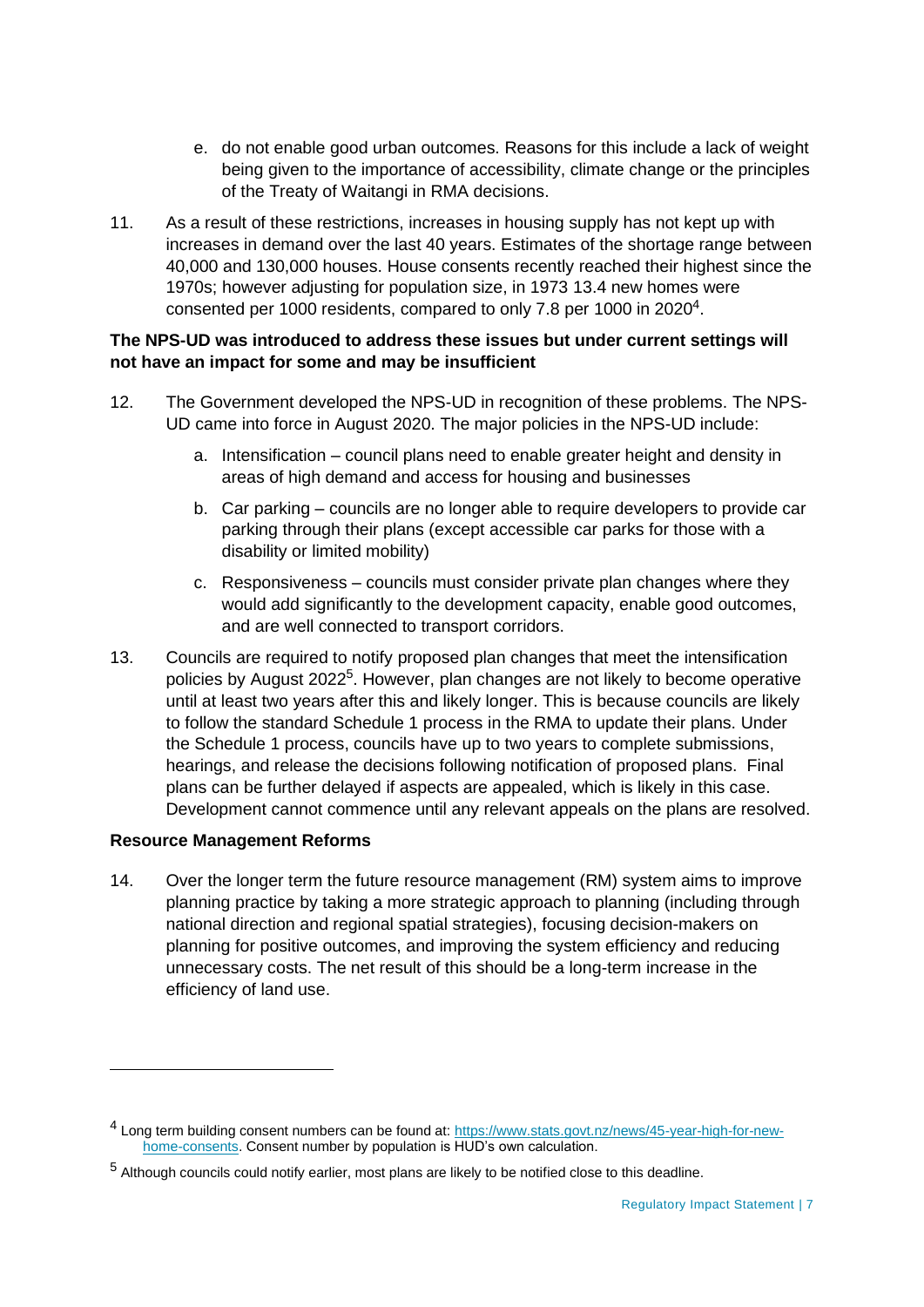15. The timeframes for RM reform are long-term, with legislation to be passed in late 2022/early 2023, and the transition to the new system taking a number of years after that.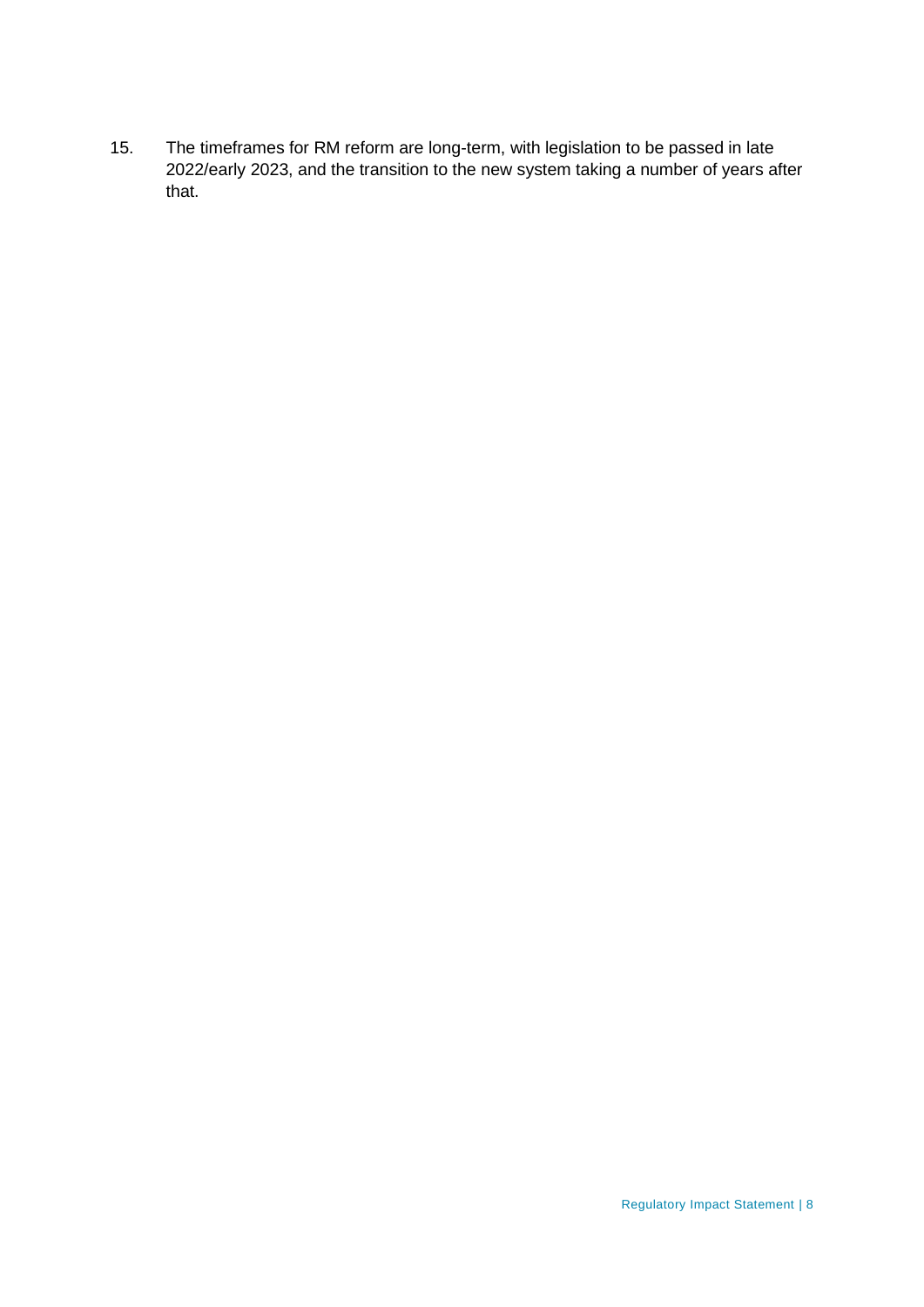# **What is the policy problem or opportunity?**

- 16. Upzoning could significantly increase development capacity in the short to mediumterm and accelerate housing supply. This would complement work on other supply barriers such as infrastructure and large scale project support.
- 17. Central government has an opportunity to take more of a leadership role. Currently balancing views on intensification in an established community can be challenging for councils, and can result in status quo bias and less optimal housing and urban development outcomes.
- 18. There are two ways to increase development capacity:
	- a. Speeding up implementation of the NPS-UD (as land will be upzoned as part of this process)
	- b. Adding capacity that may not have been added under the NPS-UD.
- 19. Officials and Ministers were particularly interested in changes that could be made to the RMA to increase development capacity as this could enable changes to be made quickly.

# **What objectives are sought in relation to the policy problem?**

- 20. This paper forms part of the Government's housing policy measures and builds on reforms already underway. Cabinet's policy objectives for housing market reforms are to:
	- a. Ensure every New Zealander has a safe, warm, dry, and affordable home to call their own – whether they are renters or owners.
	- b. Support more sustainable house prices, including by dampening investor demand for existing housing stock, which would improve affordability for firsthome buyers.
	- c. Create a housing and urban land market that credibly responds to population growth and changing housing preferences, that is competitive and affordable for renters and homeowners, and is well-planned and well-regulated.
- 21. Increasing development capacity, especially with an ample supply of alternative development opportunities, contributes to each of these objectives. Sufficient development capacity is a necessary factor for a functional, competitive market which is in turn necessary for more sustainable house prices.

# **Section 2: Deciding upon an option to address the policy problem**

# **What criteria will be used to compare options to the status quo?**

- 22. These proposals have been assessed against a set of criteria to evaluate the impact of the proposals:
	- a. The magnitude of development capacity unlocked, and the likelihood that there will be a supply response as a result.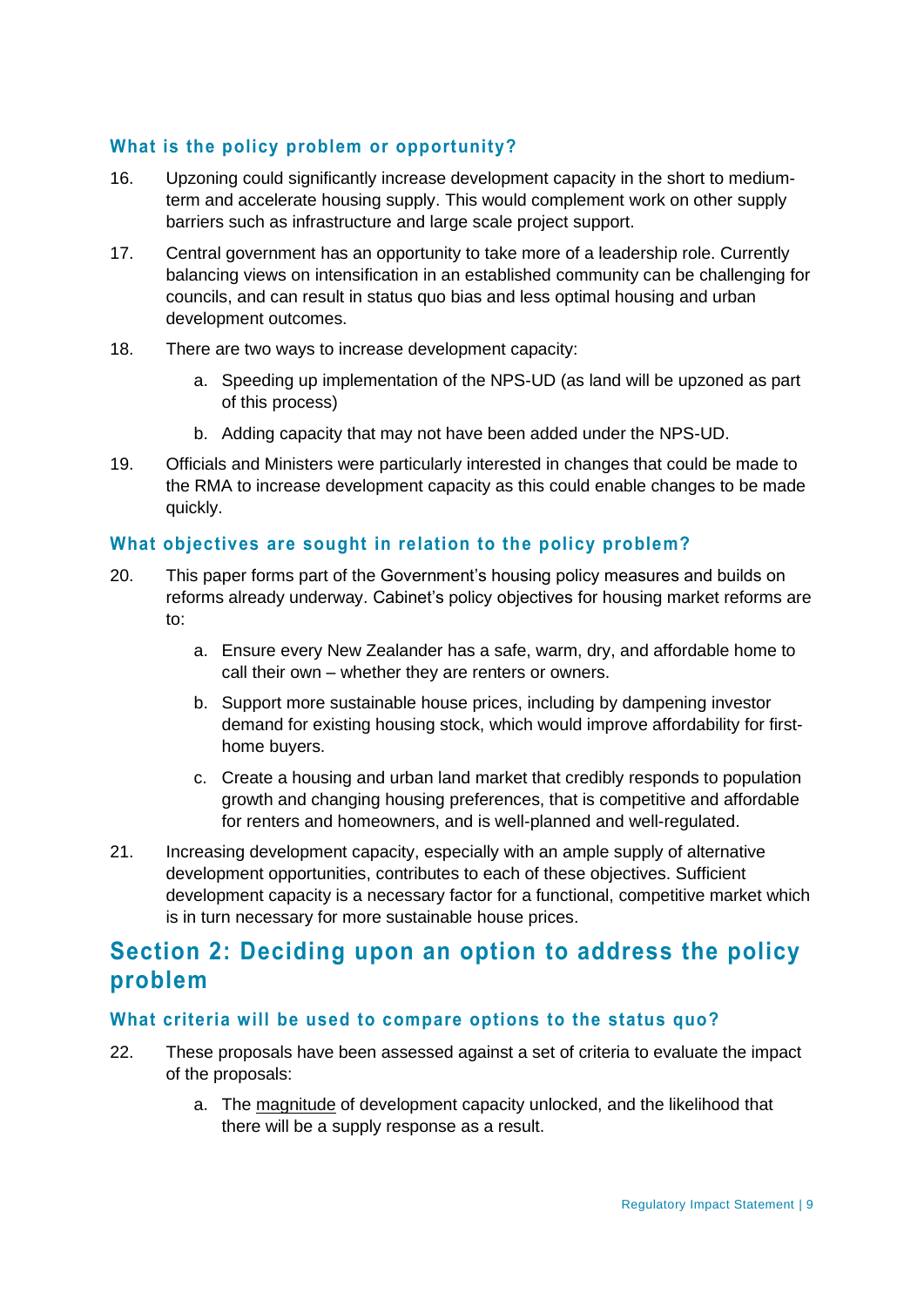- b. Wider urban outcomes, including the minimisation of negative impacts, such as traffic congestion and infrastructure costs, and the increase in a city's productivity due to denser markets (agglomeration effects).
- c. The speed of the process, particularly when additional development capacity becomes available.
- d. Ease of implementation, including the minimisation of costs for central and local government and in the risk of poor decision-making.

## **What scope will options be considered within?**

- 23. An early scoping exercise considered a wide range of options to upzone land for housing. This longlist was developed from previous initiatives in New Zealand and elsewhere, including emergency legislation, and options to bring forward the NPS-UD.
- 24. The following options were ruled out as part of this process:
	- a. Enabling hyper-localism.
	- b. Improving strategic planning for the Auckland Southern Rail Corridor,
	- c. Extending the sunset clause of the COVID-19 Recovery (Fast-track Consenting) Act 2020.
	- d. Amending the NPS-UD to bring forward the notification deadline for plans incorporating changes required by the intensification policies.
	- e. Passing emergency legislation to enable centrally directed intensification.
- 25. Options were ruled out for the following reasons:
	- a. They would not be implemented through changes to the RMA.
	- b. They would be too slow or too limited in their impact on development capacity.
	- c. They would involve a significant shift in discretionary decision-making from local to central government.
	- d. The administrative burden would be too high.
- 26. Support from central government in the form of the development of model zones was also considered. This was not rejected, but was assessed to be unlikely to increase development capacity on its own.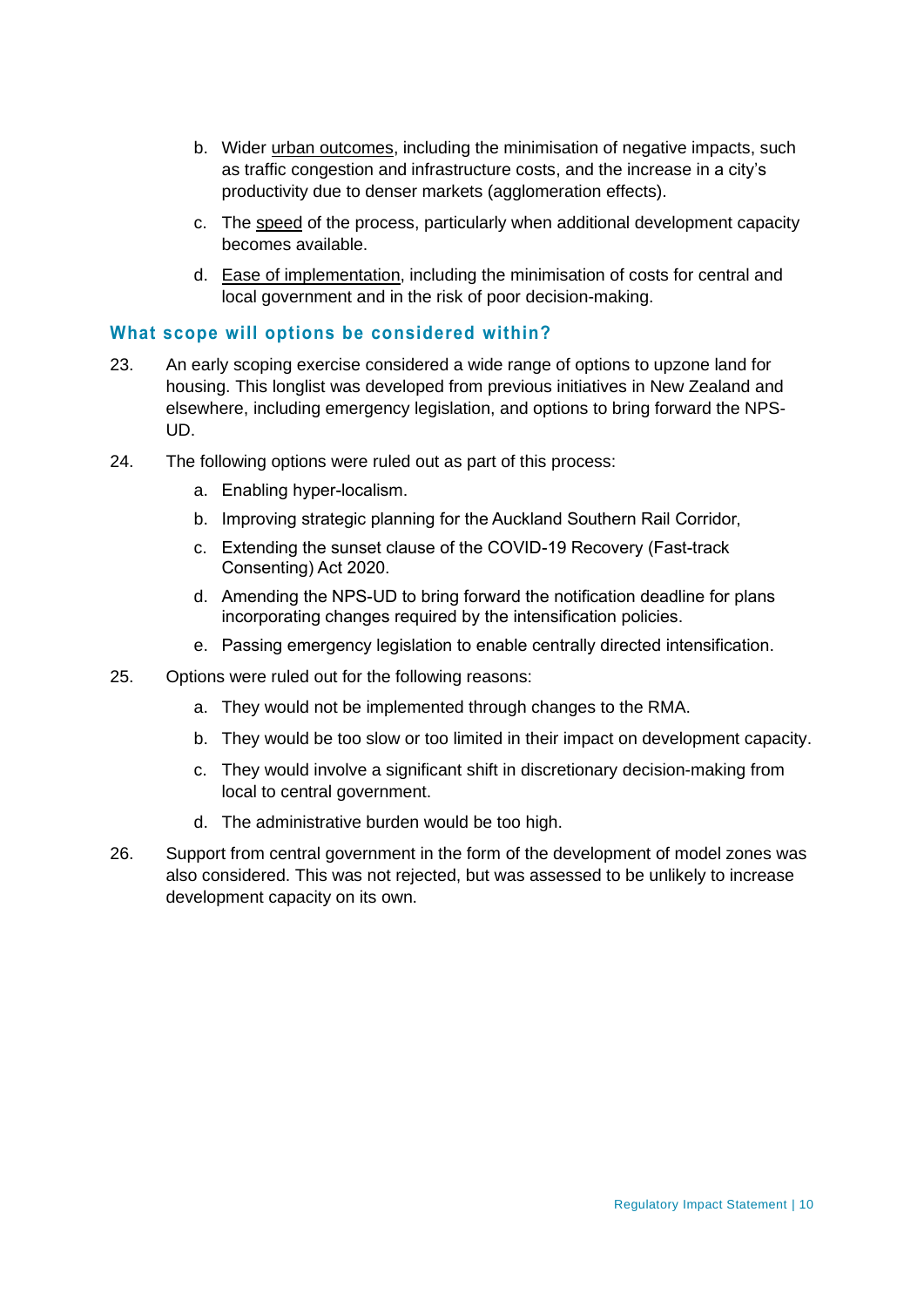# **What options are being considered?**

27. Two options, each to be implemented via amendments to the RMA, are assessed against the counterfactual (Option 1):

> Option 2: Establishing a new process to bring forward the implementation of the NPS-UD.

Option 3: Applying a medium density residential zone (MDRZ) as a default minimum in residential areas in Tier 1 cities (Auckland, Hamilton, Tauranga, Wellington and Christchurch).

- 28. These options use different mechanisms and would have different effects. They could be jointly used to meet the objectives.
- 29. Four sub-options are assessed for option 3. These are outlined further below.

**Option One – Counterfactual**

- 30. The primary mechanism currently in place to address the problem is the NPS-UD. The NPS-UD came into force in August 2020. It requires, among other things, that councils amend their RMA plans to enable intensification in the places where people want to live.
- 31. The intensification policies are designed to enable more houses to be built in or close to urban centres, in places that are well-served by public transport, and in other areas with high demand for housing and business space.
- 32. Requirements in the NPS-UD differ based on city size. Councils in Tier 1 areas must enable building heights and density to realise as much development capacity as possible in the city centre. They must also enable development of at least six storeys in metropolitan centres and within walkable distance of rapid transport stops, and the edge of the city and metropolitan centres. In these locations, six storeys are the minimum for what must be enabled in plans. In other locations, if assessments show both high demand and accessibility, Tier 1 councils should enable heights and densities that reflect this.
- 33. As noted above, under current timeframes these policies will not be fully implemented until at least August 2024, using the standard Schedule 1 process in the RMA. This will delay the impact of these policies and the housing supply they will enable.

#### **Option Two – Establishing a new planning process to bring forward the NPS-UD**

- 34. This option would require Tier 1 councils to use a new, faster planning process, similar to the RMA's Streamlined Planning Process (SPP), for NPS-UD intensification plan changes.
- 35. Under the RMA, councils are currently required to complete either the standard Schedule 1 plan change process or apply to the Minister for the Environment to use a SPP before plan changes become operative.
- 36. The SPP was introduced in 2017, to provide greater flexibility in planning processes. It was designed to enable a faster planning process for urgent issues, or where there is a community need, as well as faster implementation of national direction. It allows the plan change process, including consultation and timeframes to be tailored to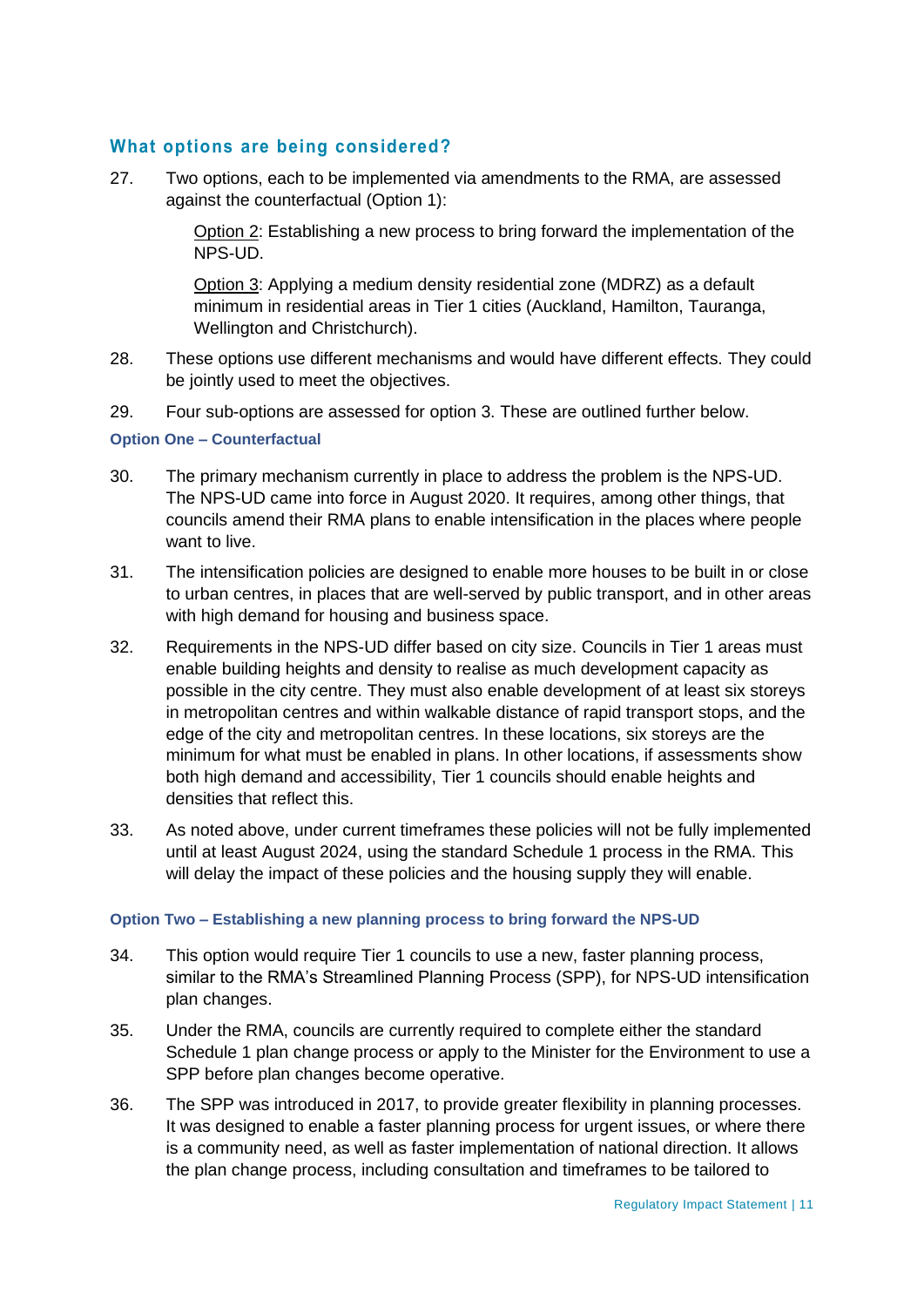specific issues and circumstances. The SPP can enable expedient plan changes and does not have any appeal rights for plan changes<sup>6</sup>. .

- 37. The new planning process would be based on the existing SPP, with some modifications. In the rest of this paper it is referred to as the Intensification Streamlined Planning Process (ISPP). The ISPP would:
	- a. remove the requirement for a council to seek approval from the Minister for the Environment to use the SPP
	- b. include a set of standardised process steps
	- c. the relevant council can be the final decision-maker with an ability for the Minister for the Environment to intervene if required.
- 38. The following diagram provides an overview of the proposed new planning process to implement the NPS-UD. It will involve several proportionate checks and balances and enable opportunities for public participation, including hearings.





 $6$  The only appeal rights in a SPP are for decisions on designations; designations are not relevant to plan changes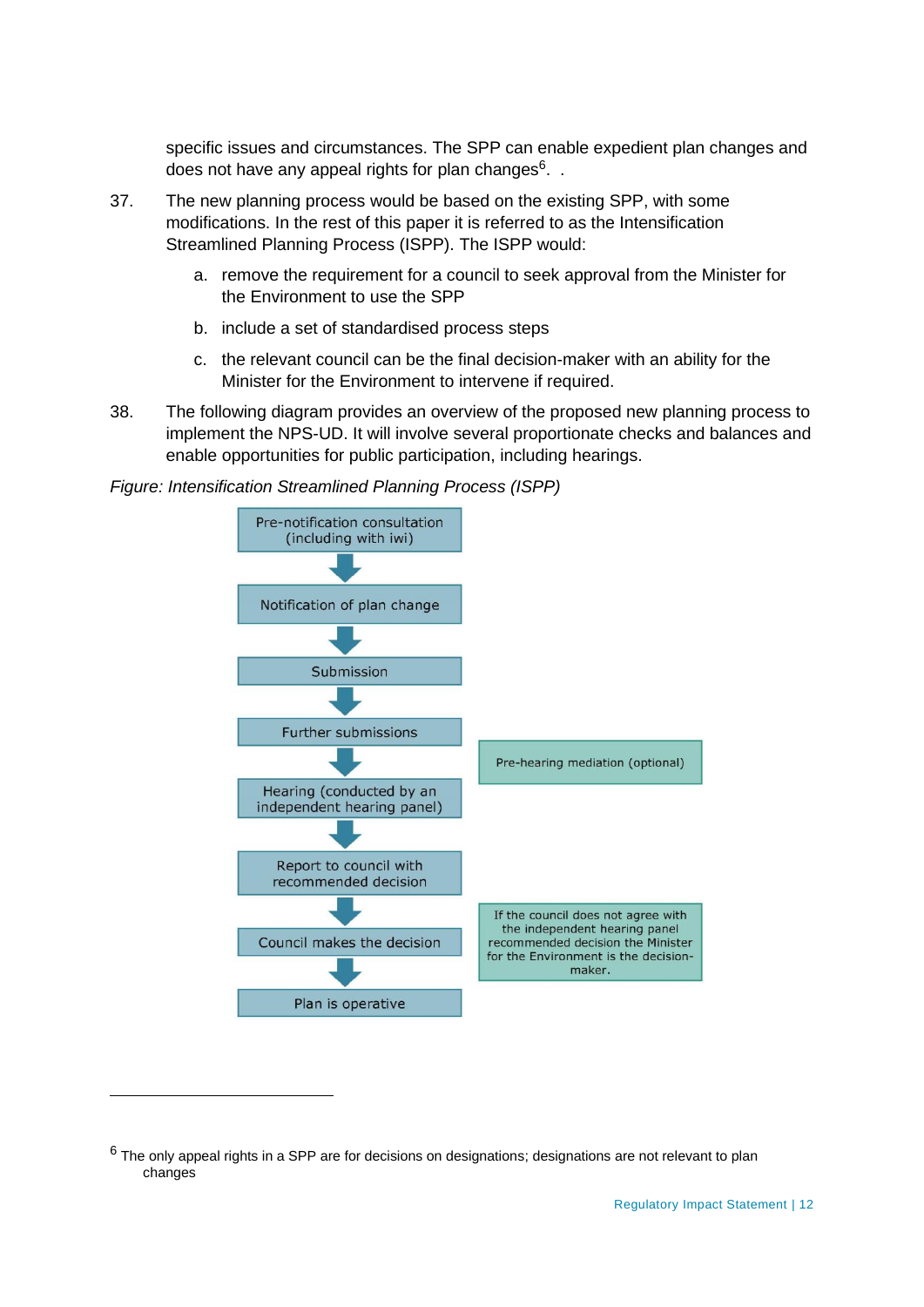- 39. An independent hearings panel will be appointed by the relevant council to carry out parts of the process. As is the case in the SPP, appeals will not be possible.
- 40. The independent hearings panel would make recommendations to the council on the plan change. If the council agrees to the recommendations, the plan change becomes operative. If the council does not agree the Minister for the Environment will make the final decision on the plan change.
- 41. The new planning process would provide an expedient process. Officials will work with councils to ascertain feasible timeframes during the drafting process, these will then be set in the legislation. If councils are unable to meet timeframes, they would be able to apply to the Minister for the Environment for an extension. This is consistent with the existing SPP.

#### **Option Three – Applying a medium density residential zone (MDRZ) as a minimum**

- 42. The option would involve amending the RMA to require cities to introduce a medium density residential zone (MDRZ) as a default minimum for residential areas. Sites in residential zones would have to allow at least three dwellings and three storeys except where there is a compelling reason to not intensify, such as heritage or natural hazards, apply.
- 43. The MDRZ would apply to all existing residential zones, unless zones in place are already more enabling, with some exemptions. It would also be applied to new residential zones, such as when rural land at the city fringe is urbanised. It would not apply to land zoned for recreation, open space, or business.
- 44. Areas could be exempted from the MDRZ if they meet the qualifying matters in the NPS-UD. These include:
	- a. a matter necessary to implement or ensure consistency with iwi participation legislation including Treaty of Waitangi settlement legislation
	- b. a matter of national importance that decision-makers are required to recognise and provide for under section 6 of the RMA
	- c. a matter required to give effect to a National Policy Statement under the RMA, except the National Policy Statement on Urban Development 2020
	- d. any matter required for the purpose of ensuring the safe or efficient operation of nationally significant infrastructure
	- e. a site subject to a designation or heritage order or land designation.

#### **Option 3 Sub-options**

45. Five sub-options for applying the default MDRZ are assessed:

Sub-option 3A: Directly incorporating the Auckland Unitary Plan – Mixed Housing Urban zone – with a bespoke panel-led process

Sub-option 3B: Statutory criteria – with a bespoke panel-led process

Sub-option 3C: Using the new ISPP to apply the MDRZ

Sub-option 3D: Using the new ISPP, and providing for the MDRZ rules to have legal effect in district plans upon notification.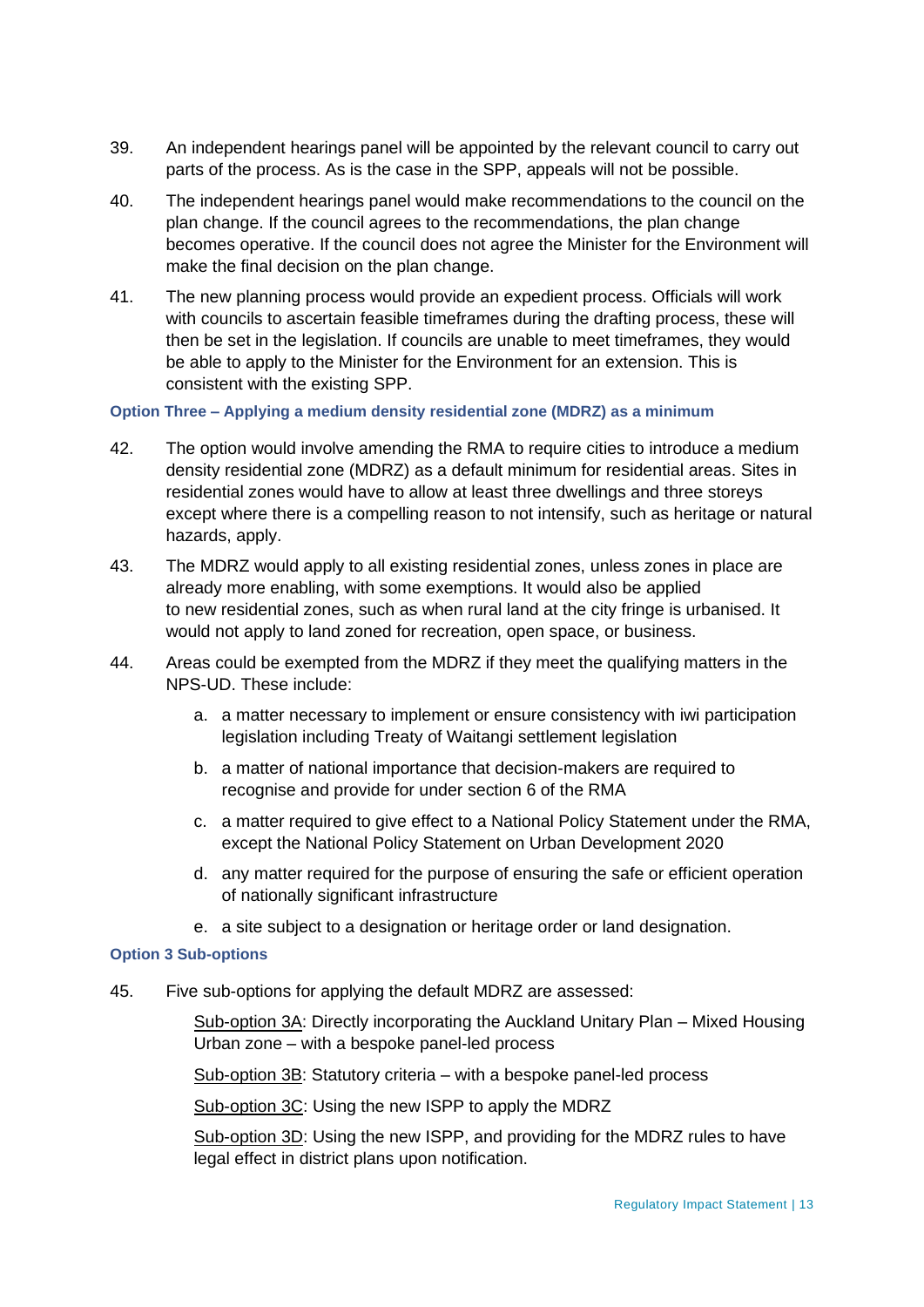46. The following table summarises the different sub-options.

| <b>Table x: Summary of Option 3 Sub-options</b>   |                                                             |                           |                            |                                                                      |
|---------------------------------------------------|-------------------------------------------------------------|---------------------------|----------------------------|----------------------------------------------------------------------|
| <b>Sub-option:</b>                                | A                                                           | B                         | $\mathsf{C}$               | D                                                                    |
| Nature of<br>direction                            | <b>Direction</b><br>incorporation of<br>the AUP MHU<br>zone | Statutory<br>criteria     | <b>Statutory criteria</b>  | Statutory criteria                                                   |
| <b>Process</b>                                    | <b>Bespoke</b><br>process                                   | <b>Bespoke</b><br>process | The new ISPP<br>(option 2) | The new ISPP<br>(option 2)                                           |
| Additional<br>measures to<br>speed up<br>delivery | <b>None</b>                                                 | <b>None</b>               | <b>None</b>                | MDRZ rules have legal<br>effect upon notification<br>of plan changes |

47. The sub-options are outlined in more detail below.

*Sub-option 3A: Incorporating the Auckland Unitary Plan Mixed Housing Urban (AUP MHU) Zone into council plans*

- 48. It was proposed that the Auckland Unitary Plan Mixed Housing Urban (AUP MHU) Zone could be used as the MDRZ for other cities. This zone is a medium density residential zone permitting buildings up to three storeys and multiple dwellings per site. The zone would be incorporated directly into council plans, replacing relevant residential zone chapters.
- 49. A bespoke process would be applied to implement the zone. An independent panel would work with councils to implement the zone. A convenor, appointed by the Minister for the Environment, would determine the nature and membership of the panels and the rules and procedures for public hearings. This is similar to the approach for the COVID-19 Recovery (Fast-track Consenting) Act 2020. There would be no opportunity to appeal the new MDRZ, except on points of law.
- 50. The independent panel would hear and consider public submissions and evidence from the relevant councils to determine whether the medium density residential zone has been applied correctly, including the specified exemptions. The independent panel will consider whether the proposed change to each RMA council plan is sufficiently enabling to achieve the intended medium density outcome.
- 51. The panel would make recommendations to the councils to modify the new zone chapter and maps in their plan. The panel and council should then work together to integrate the changes to plans. The panel will decide whether the new zone chapter and maps achieve the purpose of the medium density residential zone as set out in the legislation.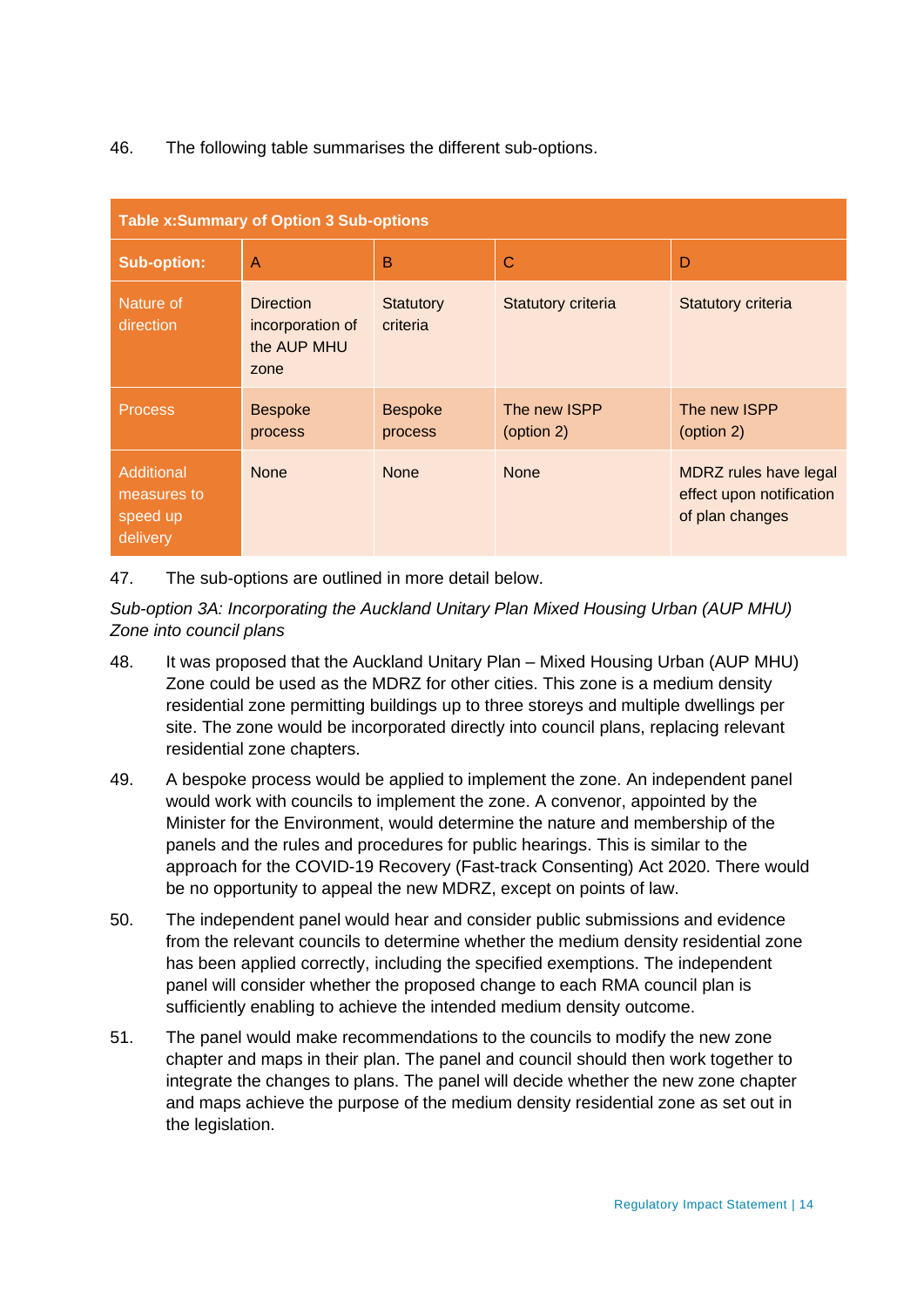52. Specific timeframes would have to be confirmed through consultation but this process may be able to be completed by mid-2022.

| 53. | The following timetable outlines how this process is expected to work: |
|-----|------------------------------------------------------------------------|
|     |                                                                        |

| Table x: Bespoke process for Application of MDRZ (Option 3A and Option 3B) |                                                                                                                                              |  |  |  |
|----------------------------------------------------------------------------|----------------------------------------------------------------------------------------------------------------------------------------------|--|--|--|
| <b>Stage</b>                                                               | Description                                                                                                                                  |  |  |  |
| <b>Stage 1</b>                                                             | Councils:                                                                                                                                    |  |  |  |
|                                                                            | integrate the medium density residential zone requirements into their district plan<br>$\bullet$<br>by preparing a new zone chapter and maps |  |  |  |
|                                                                            | prepare a short report (limited) evaluation providing evidence and rationale for<br>$\bullet$<br>decisions (including exemptions)            |  |  |  |
|                                                                            | consult with iwi authorities as they prepare the new zone chapter and maps                                                                   |  |  |  |
| <b>Stage 2</b>                                                             | Councils                                                                                                                                     |  |  |  |
|                                                                            | publicly notify new zone chapter and maps<br>$\bullet$                                                                                       |  |  |  |
|                                                                            | receive submissions<br>$\bullet$                                                                                                             |  |  |  |
|                                                                            | prepare summary of the themes of submissions received<br>$\bullet$                                                                           |  |  |  |
| <b>Stage 3</b>                                                             | Independent panel:                                                                                                                           |  |  |  |
|                                                                            | hears oral submissions<br>$\bullet$                                                                                                          |  |  |  |
|                                                                            | is provided with evidence (including full submissions, summary of submissions,<br>$\bullet$<br>council evaluation report)                    |  |  |  |
| <b>Stage 4</b>                                                             | Independent panel:                                                                                                                           |  |  |  |
|                                                                            | makes recommendations to councils on the proposed zone                                                                                       |  |  |  |
| Stage 5                                                                    | Councils:                                                                                                                                    |  |  |  |
|                                                                            | incorporate independent panel's recommendations<br>$\bullet$                                                                                 |  |  |  |
|                                                                            | may work with the independent panel to ensure good outcomes<br>$\bullet$                                                                     |  |  |  |
|                                                                            | Independent panel:                                                                                                                           |  |  |  |
|                                                                            | approves new zone chapter and maps, which then becomes operative                                                                             |  |  |  |

#### *Sub-option 3B: statutory direction based on a model zone*

- 54. This option would use the process outlined above but would incorporate a modified approach to direction. It would give councils some discretion regarding how they incorporate a MRDZ into their district plans. It would involve:
	- a. Central government designing the core components of the minimum density residential zone and specifying the statutory minimum requirements in the RMA
	- b. Councils having some discretion, and a short and specified process, to prepare a zone meeting the requirements.
- 55. The statutory criteria would require the implementation of a MDRZ that: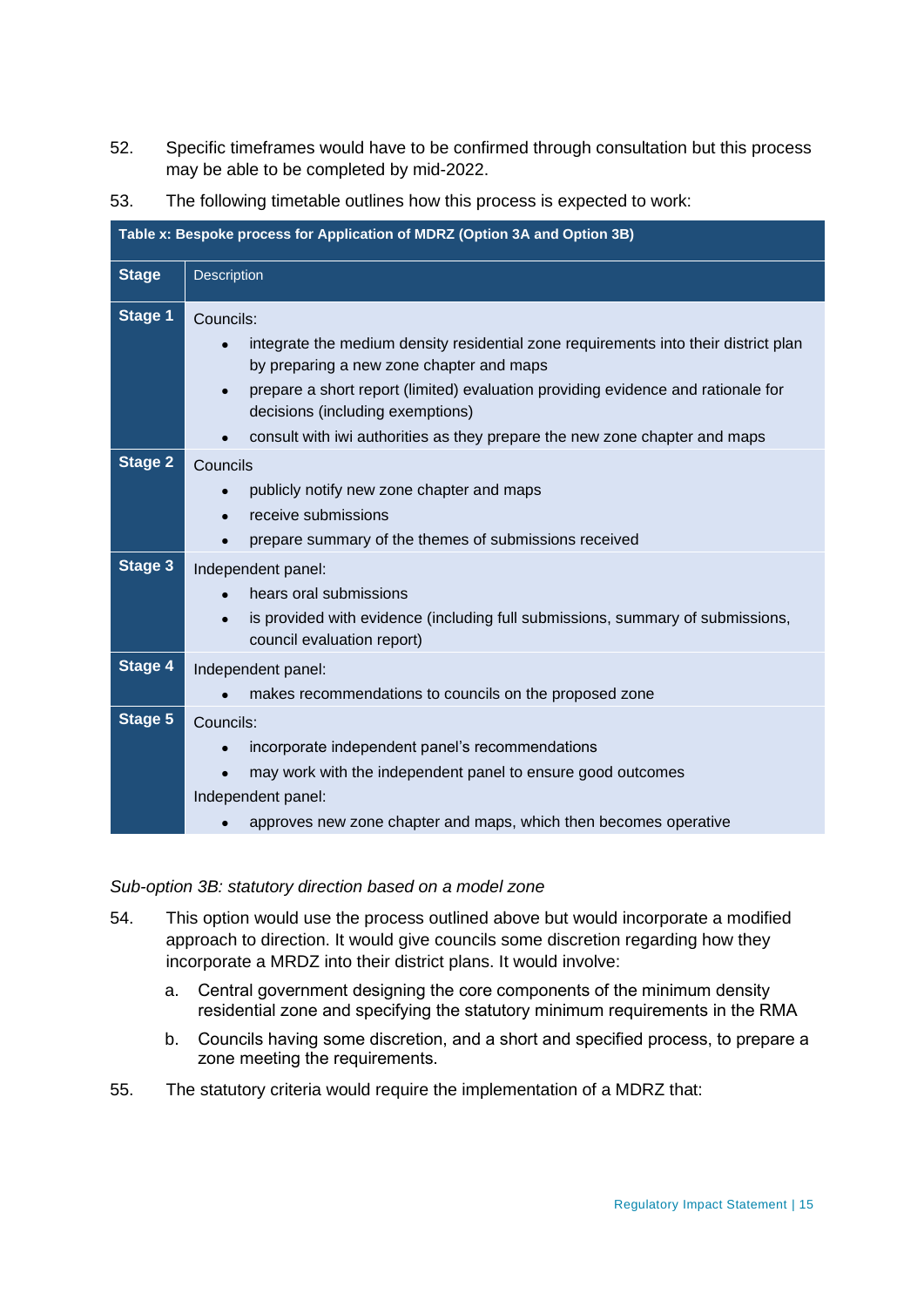- a. allows three-storeys and three-units as of right per site<sup>7</sup>; and
- b. enables:
	- o more flexible heights in relation to boundary standards to enable three storeys on average sized sites
	- o smaller private outlook spaces (i.e. space between windows and other buildings) and private outdoor spaces (e.g. balconies)
	- $\circ$  development closer to side boundaries<sup>8</sup>
	- o more planning consents (when they are needed) to proceed on a nonnotified basis without neighbour approvals.
- 56. This option would keep the core features of the AUP MHU zone but enable councils to keep the current format and design of their plans.

## *Sub-option 3C: Using the new planning process to apply the MDRZ*

- 57. This option relies on Option 2 being implemented. It would utilise statutory criteria as per option 3B but forgo the bespoke process. Instead, amendments to the RMA would specify that councils must implement the MDRZ when they undertake their plan changes implementing the NPS-UD intensification policies. Both forms of intensification would be implemented through a single process, having a single set of submissions and hearings.
- 58. Under this sub-option, the MDRZ would have legal effect once the new process was completed and plans have become fully operational.

# *Sub-option 3D: Using the new ISPP to apply the MDRZ, and providing for the legal effect of MDRZ rules at notification*

- 59. This sub-option would also require councils to implement the MDRZ through the new ISPP.
- 60. It would supplement these requirements by ensuring that key rules of the MDRZ have immediate legal effect and full weighting in decision-making as soon as plan changes are notified. A change to the RMA would facilitate this by making rules of the MDRZ have immediate legal effect. It would also specify what rules in operative plans would be replaced by the notified rules in the legislation for the MDRZ and make the previous restrictive rules inoperative.
- 61. This would include provision for three-storeys and three units as of right alongside more permissive height in relation to boundary and site coverage standards.
- 62. This option is feasible because councils have much more limited discretion when implementing the MDRZ than the NPS-UD intensification policies.

 $7$  Currently many councils specify that only a single dwelling may be built on a site.

<sup>&</sup>lt;sup>8</sup> Many inner-city sites are 10 metres wide which means a 1 metre side boundary on both side boundaries would eliminate 20 per cent of the site width that can be developed.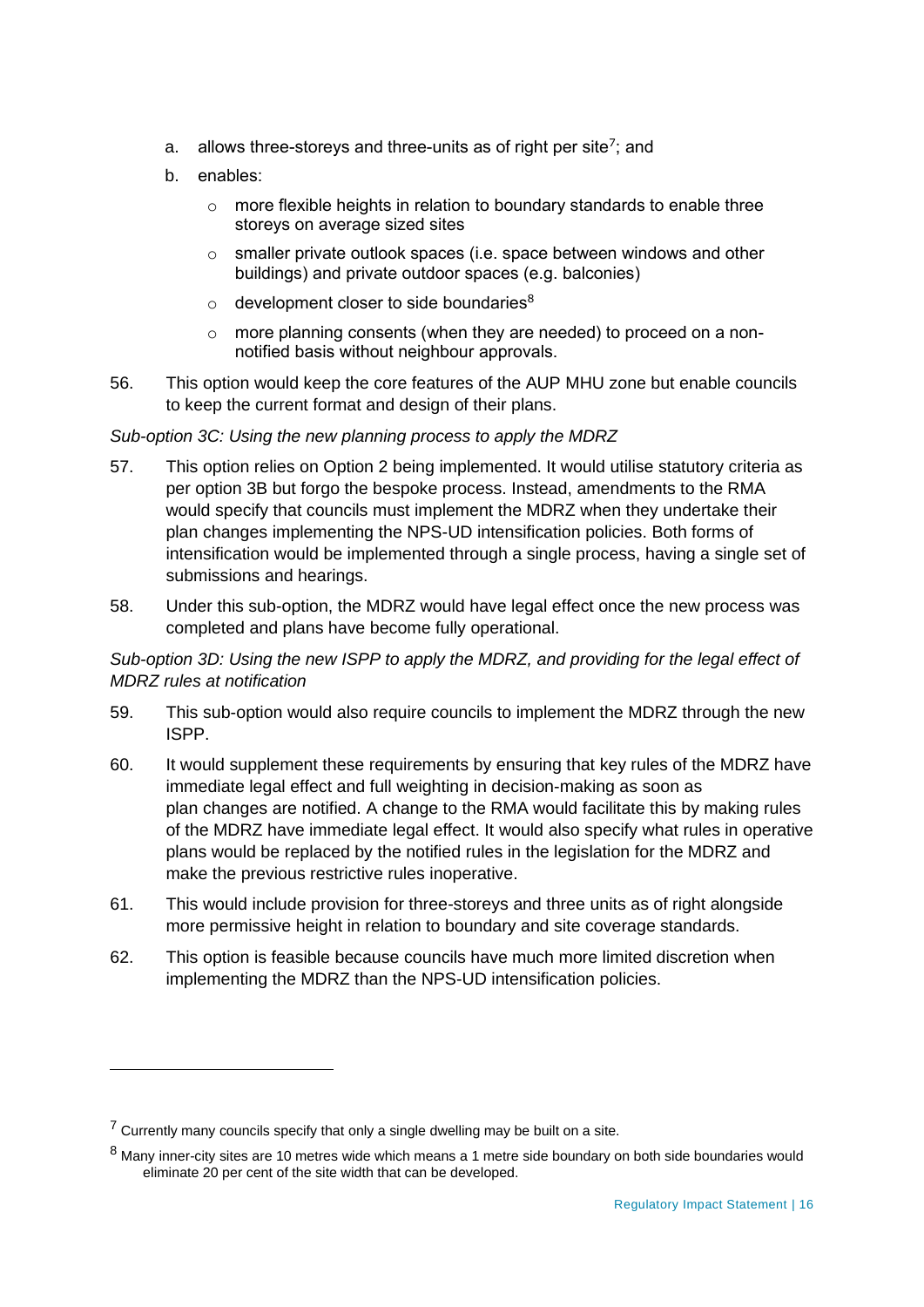# **What option is likely to best address the problem, meet the policy objectives, and deliver the highest net benefits?**

#### **Overview of options analysis**

63. In this section Option 2 and Option 3 are assessed against the criteria in paragraph 22 above.

#### *Overview of evidence*

- 64. There is more direct evidence of the costs and benefits for Option 2 (speeding up implementation of the NPS-UD through the ISPP) than for Option 3 (implementing a MDRZ). This is because analysis of Option 2 can draw on assessment of the intensification policies in the cost-benefit analysis (CBA) for the NPS-UD. That said, the benefits and costs of the NPS-UD intensification policies, and how they occur, will be broadly similar for the MDRZ, albeit of different incremental magnitudes.
- 65. In the short timeframe available to assess the MDRZ, formal economic analysis has not been undertaken for this RIS. Instead, a range of recent evidence has been drawn on to assess impacts. This includes:
	- a. literature connecting land use restrictions to house price growth. As noted, a New Zealand-focused summary is outlined in Nunns (2019)<sup>9</sup> and in Superu and Sense Partners (2017)
	- b. wider literature on urban development, including the identification of the types of impacts that arise. This is best illustrated in a MRCagney 2019 report on the wider costs and benefits of urban development<sup>10</sup>
	- c. methodology reports produced by  $PWC^{11}$  which aim to apply the MRCagney findings, and identify areas of 'quality development capacity' where development is more likely to occur over the medium term.
- 66. One gap is the lack of consultation. This particularly limits the ability to assess the ease of implementation. As outlined further below, some further work is expected to fill this gap.

PwC (2020). *A methodology for strategic assessment of the wider costs and benefits of urban growth - Methodology Report*

<sup>9</sup> An overview of this literature is outlined in Nunns (2019) [https://cdn.auckland.ac.nz/assets/business/about/our](https://cdn.auckland.ac.nz/assets/business/about/our-research/research-institutes-and-centres/CARE/the-causes-and-economic-consequences-of-rising-regional-housing-prices-in-new-zealand.pdf)[research/research-institutes-and-centres/CARE/the-causes-and-economic-consequences-of-rising-regional](https://cdn.auckland.ac.nz/assets/business/about/our-research/research-institutes-and-centres/CARE/the-causes-and-economic-consequences-of-rising-regional-housing-prices-in-new-zealand.pdf)[housing-prices-in-new-zealand.pdf](https://cdn.auckland.ac.nz/assets/business/about/our-research/research-institutes-and-centres/CARE/the-causes-and-economic-consequences-of-rising-regional-housing-prices-in-new-zealand.pdf) 

<sup>10</sup> MRCagney (2019). *The costs and benefits of urban development*

<sup>11</sup> PwC (2020). *A methodology for strategic assessment of the wider costs and benefits of urban growth – Pilot Study*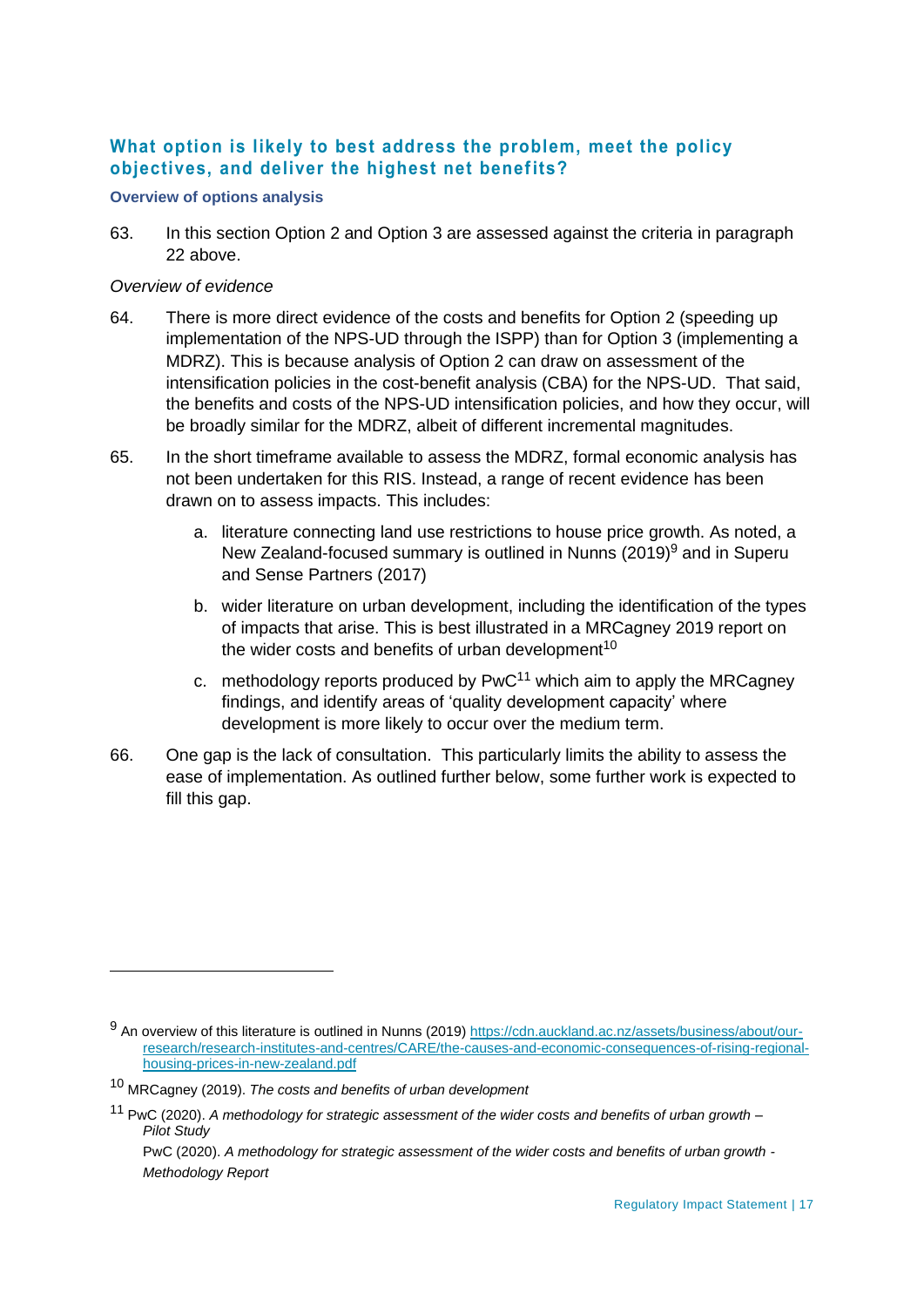|                           |                                                                                                   |                                                                                  | <b>Option 3 - Medium Density Residential Zone (MDRZ)</b>                                    |                                                    |                                                        |                                                                                                       |
|---------------------------|---------------------------------------------------------------------------------------------------|----------------------------------------------------------------------------------|---------------------------------------------------------------------------------------------|----------------------------------------------------|--------------------------------------------------------|-------------------------------------------------------------------------------------------------------|
|                           | Option 1 - Counterfactual,<br><b>NPS-UD intensification</b><br>policies implemented circa<br>2024 | Option $2 -$<br><b>Bringing</b><br>forward the<br><b>NPS-UD using</b><br>an ISPP | Option 3A -<br><b>Applying the AUP</b><br>MHU zone - with a<br>bespoke panel-led<br>process | Option 3B - MDRZ<br>based on statutory<br>criteria | Option 3C - Using<br>the new ISPP to<br>apply the MDRZ | Option 3D - Using<br>the new ISPP to<br>apply the MDRZ, but<br>having legal effect<br>at notification |
| <b>Magnitude</b>          |                                                                                                   | 0                                                                                |                                                                                             | $++$                                               | $++$                                                   | $+ +$                                                                                                 |
| Urban impacts             |                                                                                                   | $\Omega$                                                                         | $+/-$                                                                                       | $+/-$                                              | $+/-$                                                  | $+/-$                                                                                                 |
| <b>Speed</b>              |                                                                                                   | $++$                                                                             |                                                                                             |                                                    | $\Omega$                                               | $++$                                                                                                  |
| Ease of implementation    |                                                                                                   |                                                                                  | $\sim$ $\sim$                                                                               |                                                    | $++$                                                   |                                                                                                       |
| <b>Overall assessment</b> |                                                                                                   | $++$                                                                             |                                                                                             |                                                    |                                                        | $++$                                                                                                  |

| Key: |                                                              |    | about the same as doing nothing/the status quo/counterfactual |
|------|--------------------------------------------------------------|----|---------------------------------------------------------------|
| ++   | much better than doing nothing/the status quo/counterfactual |    | worse than doing nothing/the status quo/counterfactual        |
|      | better than doing nothing/the status quo/counterfactual      | -- | much worse than doing nothing/the status quo/counterfactual   |
| +ŀ   | a mixture of positive and negative effects                   |    |                                                               |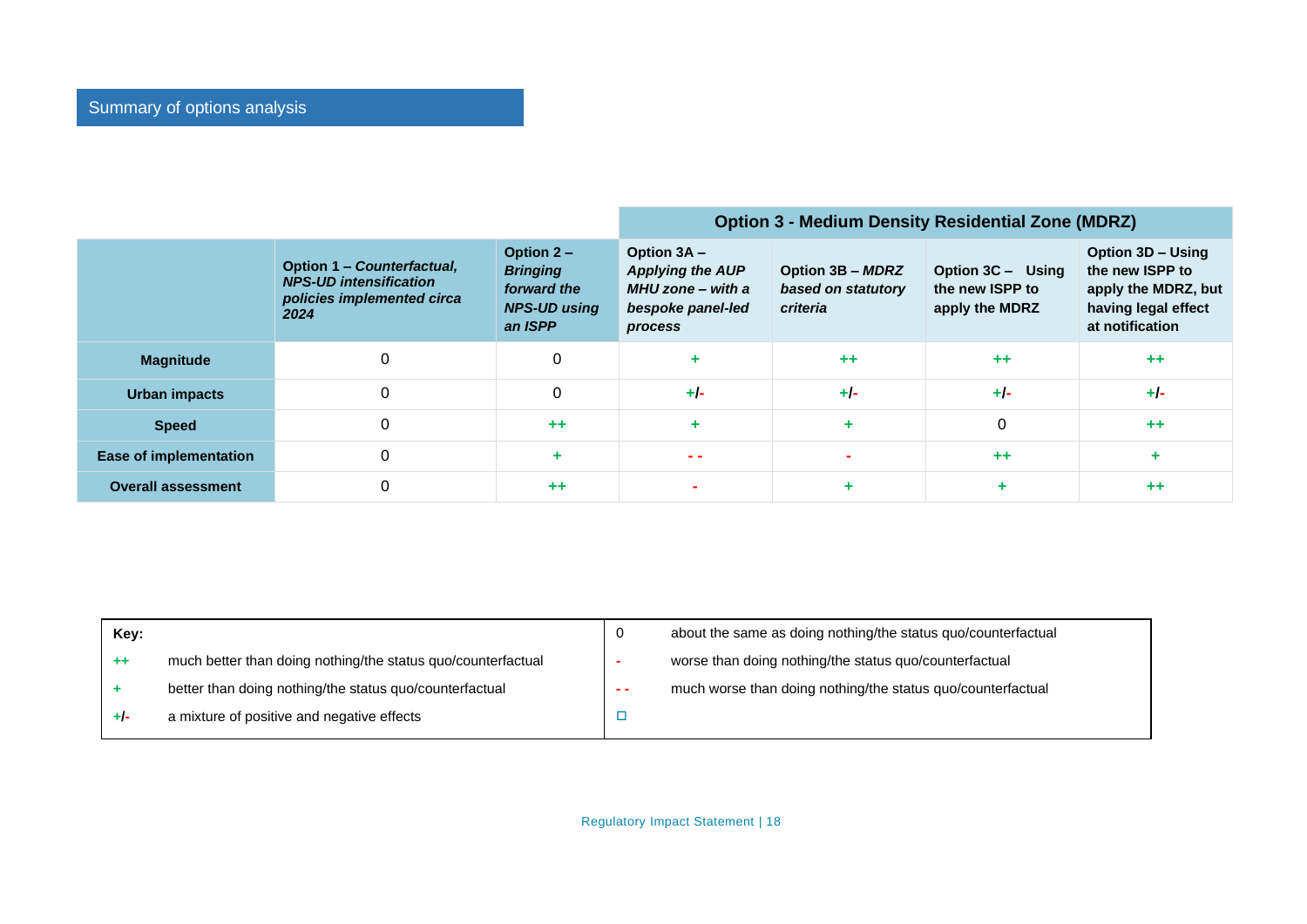#### **Option 2 – Establishing a new ISPP process to bring forward the NPS-UD**

- 67. The CBA undertaken on the intensification policies in the NPS-UD showed a range of benefits that could be expected to considerably outweigh costs.
- 68. In line with the wider urban development literature, the major benefits found were lower housing costs for renters and new homebuyers and agglomeration benefits. Agglomeration benefits result from a larger labour and consumer pool and benefit households and firms in the form of greater productivity and more diversity in labour, service and product markets. These benefits manifest in the area that is intensified and more widely, including at the city and national levels.
- 69. The CBA also identified the potential for negative externalities in the form of increased traffic congestion, infrastructure costs (where these are not covered by households or developers), loss of sunlight, and air and water degradation.
- 70. The report found that implementation of the intensification policies would achieve benefits that outweigh costs by between a multiple of two and seven, depending on the specific city. It also finds that externalities driven by intensification would be much lower than for greenfields development.

#### *Magnitude*

- 71. This option would not increase development capacity relative to the counterfactual instead it would increase the speed in which it was unlocked.
- 72. The NPS-UD CBA predicted a strong supply response that would result in economic benefits to the public of more affordable housing in the order of a few millions to hundreds of millions of dollars. It found that a positive supply response was likely in all Tier 1 cities, particularly Auckland and Tauranga.

#### *Urban Impacts*

73. We expect that the main impact of this initiative will be to enable benefits outlined above – and the associated costs – to be realised earlier. The magnitude of these impacts is not expected to change.

#### *Speed*

- 74. Timing is not certain for the new process, but a conservative estimate would suggest the ISPP could be completed by mid-2023. This would provide sufficient time for submissions, hearings, and panel deliberation.
- 75. This would enable new development capacity **two to three** years earlier than the counterfactual.

#### *Ease of implementation*

76. The requirement to use the new planning process for the NPS-UD intensification plan changes is unlikely to require additional resourcing from council. The timeframe for developing proposed plan changes – the most resource intensive phase for councils – will not be changed. In the later phases of the process, the initiative will reduce work for councils, as the process for implementing the NPS-UD will be shorter and councils will not have to respond to appeals.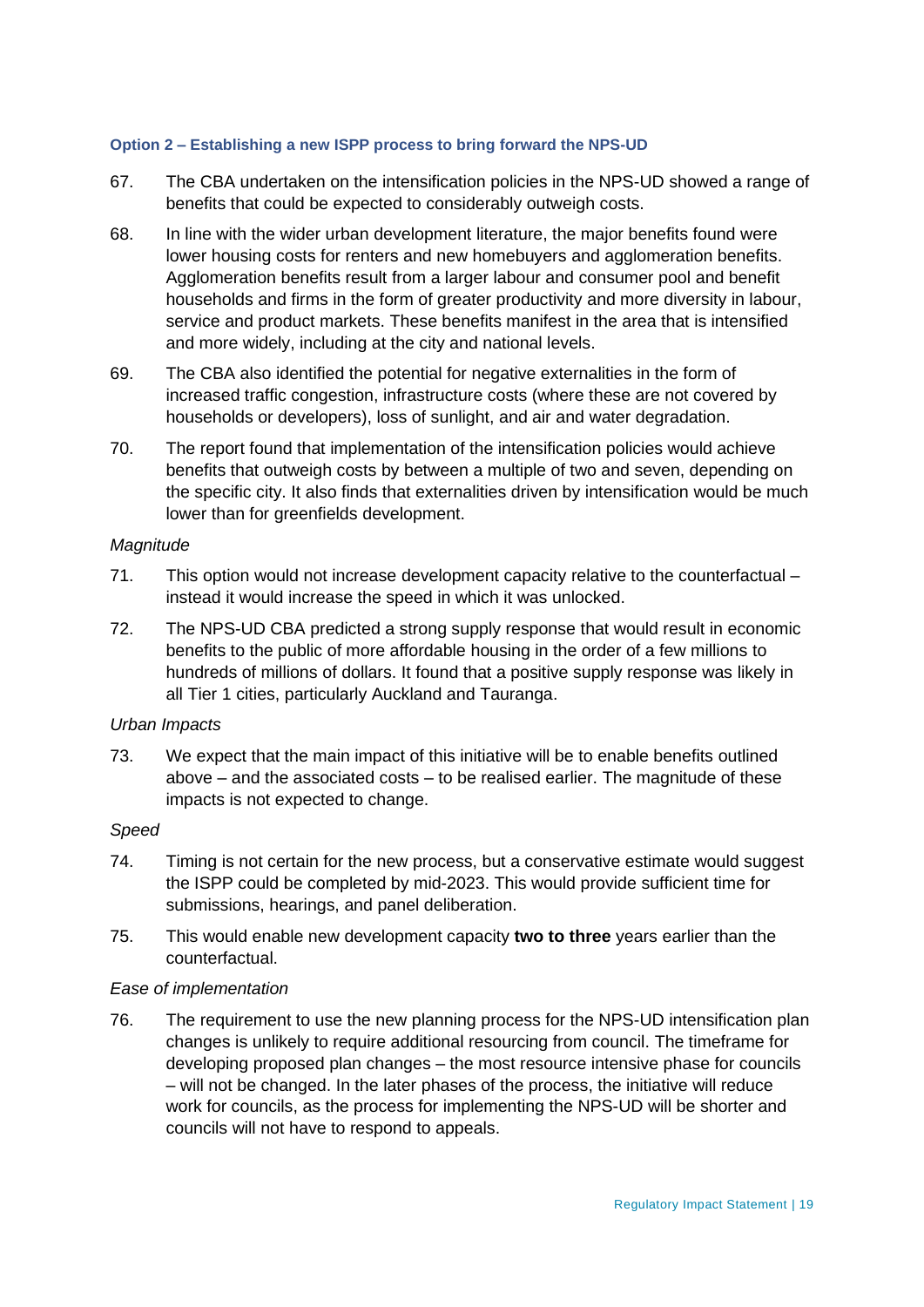77. The cost of the new planning process to implement the NPS-UD will need to be met by councils. Councils would have had to pay for plan changes to meet the NPS-UD. While the new planning process does require that councils appoint an independent hearings panel, which will have associated costs, the overall cost of the new planning process will be less than if councils followed a standard RMA Schedule 1 process, as the cost of appeals can be significant.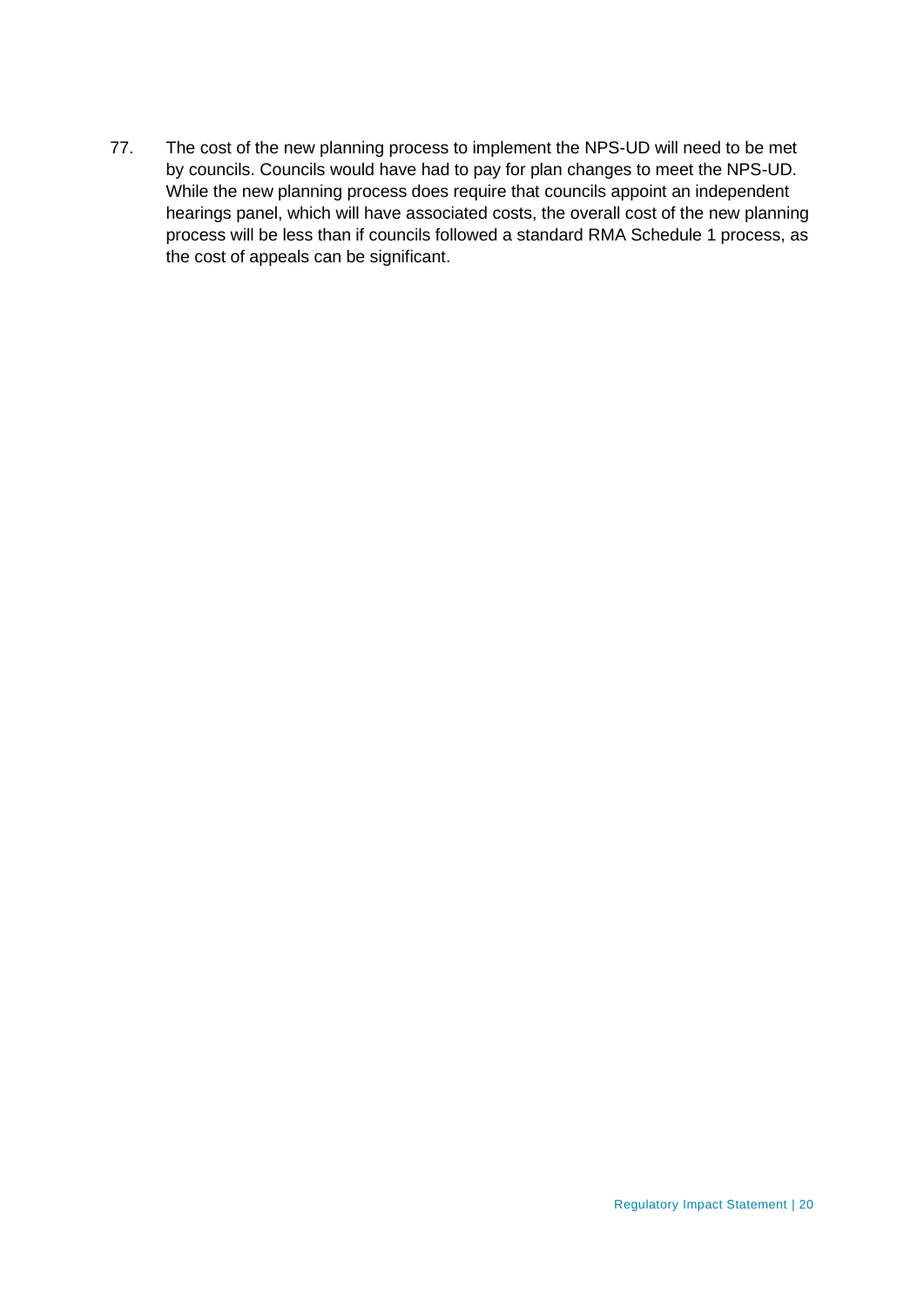# **Option 2 – Establishing a new intensification streamlined planning process (ISPP) to bring forward the NPS-UD: Summary of impacts**

| <b>Affected groups</b>                                                                  | <b>Comment</b>                                                                                                                                           | Impact.                                                                  |                          | <b>Evidence Certainty</b> |  |  |
|-----------------------------------------------------------------------------------------|----------------------------------------------------------------------------------------------------------------------------------------------------------|--------------------------------------------------------------------------|--------------------------|---------------------------|--|--|
|                                                                                         | Additional costs of the preferred option compared to taking no action                                                                                    |                                                                          |                          |                           |  |  |
| <b>Existing residents</b>                                                               | The costs identified in the NPS-UD CBA but 2-3 years earlier<br>Includes impacts on transport congestions and amenity                                    |                                                                          | Medium                   | High                      |  |  |
| Tier 1 councils                                                                         | Costs of administering will largely the same in the medium term                                                                                          |                                                                          | $\overline{\phantom{0}}$ | Medium                    |  |  |
| Ratepayers and<br>taxpayers (depending<br>on funding source for<br>infrastructure type) | Expected infrastructures costs may arise earlier than expected                                                                                           |                                                                          | Low                      | Low                       |  |  |
|                                                                                         |                                                                                                                                                          | Additional benefits of the preferred option compared to taking no action |                          |                           |  |  |
| Future residents /<br>future homeowners                                                 | The CBA found that the NPS-UD would lower the cost of housing for<br>renters and new homebuyers. These benefits would arise earlier<br>under this option |                                                                          | High                     | Medium                    |  |  |
| Whole of population                                                                     | Agglomeration impacts identified by the NPS-UD CBA would arise 1-<br>3 years earlier                                                                     |                                                                          | Medium                   | Medium                    |  |  |
| Local government                                                                        | Significant planning workload reduction once SPP has been<br>completed (after mid-2023)                                                                  |                                                                          | Medium                   | High                      |  |  |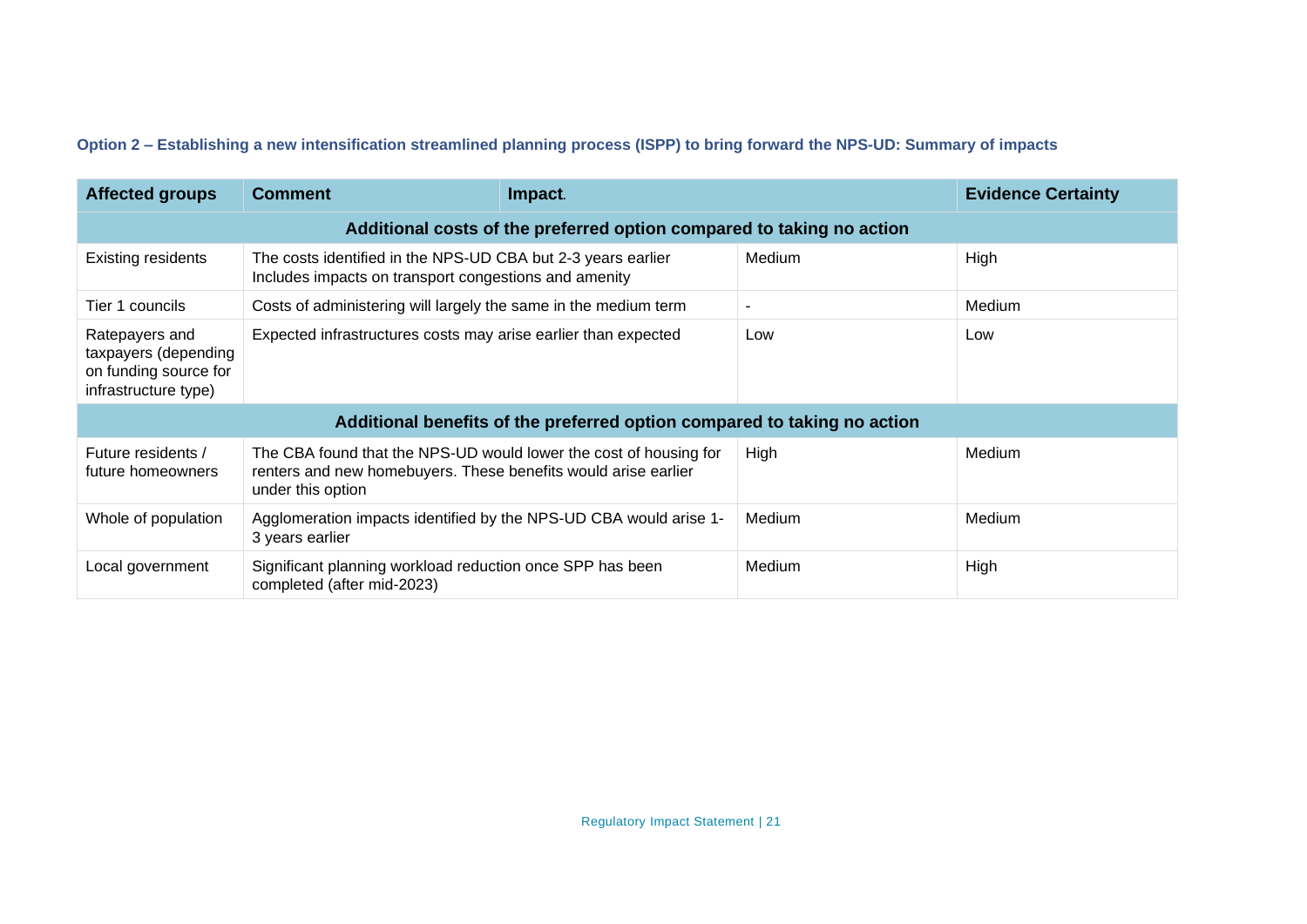#### **Option 3 – Applying a medium density residential zone (MDRZ) as a minimum**

- 78. This section assesses the MDRZ against the four criteria **magnitude**, **wider urban impacts**, **speed**, and **ease of implementation**.
- 79. In doing so, it incorporates assessment of the sub-options. This assessment differs between criteria:
	- a. The difference on the **magnitude** and **wider urban impacts** criteria of the between sub-options would be relatively limited. Assessment against these criteria is predominantly at the option level.
	- b. **Speed** and the **ease of implementation** would be significantly impacted by sub-option choice. Assessment therefore focuses on the differences between these options.

#### *Magnitude of development capacity unlocked*

- 80. The introduction of a MDRZ would greatly increase zoned development capacity. The magnitude would be the same for each of the sub-options, with one exception (3A, outlined further below).
- 81. Most residential zones in New Zealand cities currently enable less development than a medium density residential zone would enable. Geoff Cooper, Chief Economist at PwC, has found that in Auckland, around 36 per cent of all residential land within 5km of the city centre is zoned single dwelling. In Tauranga, it is 91 per cent<sup>12</sup>.
- 82. The volume of additional zoned capacity that arises will depend on the extent to which the MDRZ statutory exemptions are used, such as matters of national importance, nationally significant infrastructure and heritage orders. It is difficult to predict how widely these would be applied, but they are a much more limited basis for restricting development than is currently enabled under the RMA.
- 83. There is less certainty regarding the likelihood of the additional housing supply response – that is, it is unclear how quickly and densely developers would build in the rezoned areas. In addition to the statutory exemptions, development could be held back by a lack of infrastructure and other supply chain constraints, such as materials and labour, and difficulty identifying relevant parcels of land.
- 84. There are, however, two significant reasons to expect a reasonable housing supply response.
- 85. The first of these is that despite being in very high demand inner city suburbs have experienced a low level of development to date. Recent evidence in this area is strongest for Auckland. Work by the Auckland Council Chief Economist Unit has shown that inner-city suburbs like Hern Bay, St Mary's Bay, Grey Lynn, Mount Eden, and Remuera have not had an increase in housing density compared to suburbs with lower land value. This indicates the AUP's single house zone and other low-density

<sup>12</sup> Geoff Cooper, (2019). *Embrace housing density, it will breathe life into New Zealand's cities* https://www.stuff.co.nz/business/opinion-analysis/116074281/embrace-housing-density-it-will-breathe-lifeinto-new-zealands-cities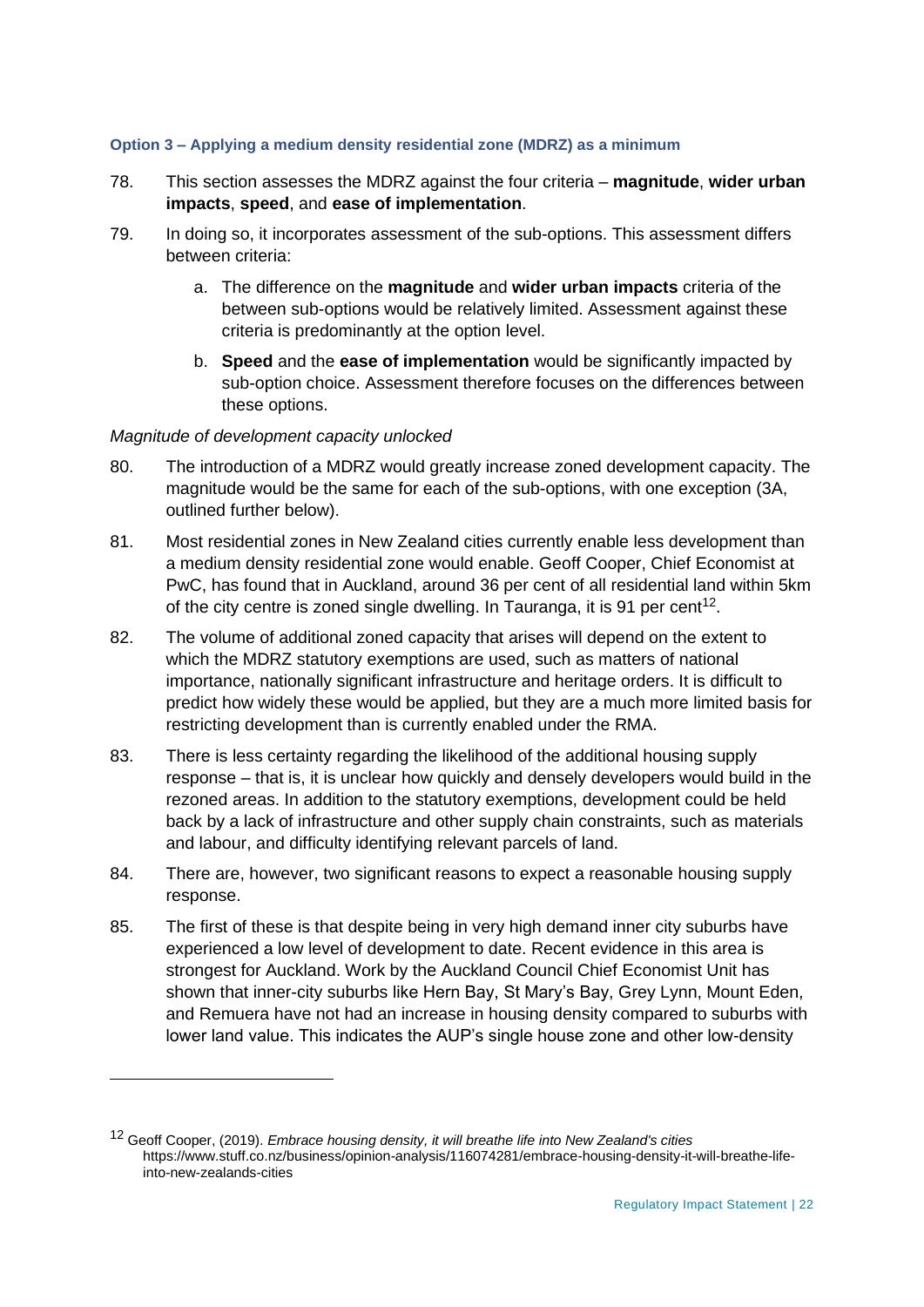zones in these high demand areas are constraining housing supply, choice, and affordability. This is illustrated in the following graph<sup>13</sup>:



Auckland isthmus - housing capacity added vs 2011 land values

86. Further work by PwC has shown that this is not because these areas are already high density – rather, the capital intensity of investment in these areas is low compared to land values<sup>14</sup>. The following diagram illustrates this  $-$  the blue areas highlight sites that have low capital intensity of investment and high land prices. This means these residential areas have 'quality development capacity' where intensive housing is commercially feasible, and thus where housing supply is most likely to occur over the medium term.

<sup>&</sup>lt;sup>13</sup> The challenge of developing in desirable locations (2018)

[https://www.aucklandcouncil.govt.nz/about-auckland-council/business-in-auckland/docsoccasionalpapers/the](https://www.aucklandcouncil.govt.nz/about-auckland-council/business-in-auckland/docsoccasionalpapers/the-challenge-of-developing-in-desirable-locations-november-2018.pdf)[challenge-of-developing-in-desirable-locations-november-2018.pdf](https://www.aucklandcouncil.govt.nz/about-auckland-council/business-in-auckland/docsoccasionalpapers/the-challenge-of-developing-in-desirable-locations-november-2018.pdf) Chief Economist Unit

<sup>14</sup> PwC (2020). *A methodology for strategic assessment of the wider costs and benefits of urban growth – Pilot Study*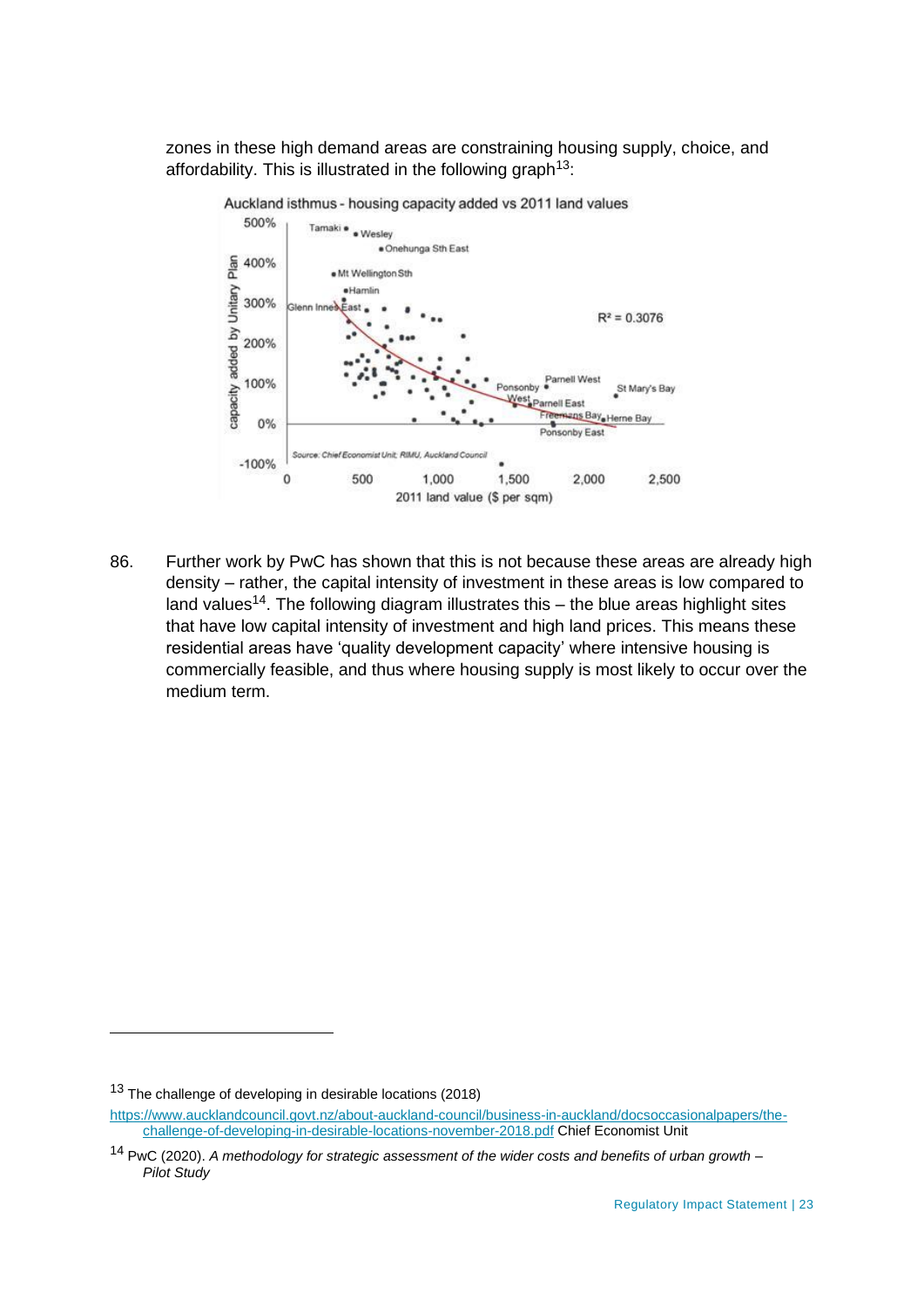

- 87. PwC found a similar effect in Hamilton. This analysis suggests that once these areas are rezoned, lower quality or single dwellings are likely to be converted into multi-unit dwellings at a reasonably rapid pace, assuming there are no other housing supply chain constraints, such as infrastructure.
- 88. Although this type of analysis has not yet been undertaken for other New Zealand cities, it is likely a similar situation exists. Low density zoning is very widespread in the suburbs closest to the city centre in Wellington and Tauranga, for example.
- 89. The second reason a strong supply response is likely is that the building type it enables is comparatively easy to build. Three storey walk-ups are very similar in typology to buildings produced by most of the industry. This means that supply in response to this policy is less likely to run into industry capacity constraints than for other forms of intensification, such as apartments in city centres. This also means that this initiative will complement rather than substitute for much of the capacity enabled under the NPS-UD, which in many places will be greater than six storeys and requires a more specialised industry to develop.
- 90. Regarding sub-options, each sub-option would have similar impacts on magnitude, with the partial exception of Option 3A. Direct incorporation of the AUP MHU zone would have a more limited impact on development capacity and therefore housing supply. Although the zone has standards allowing three houses to be built up to three storeys high, other standards within the zone (such as height in relation to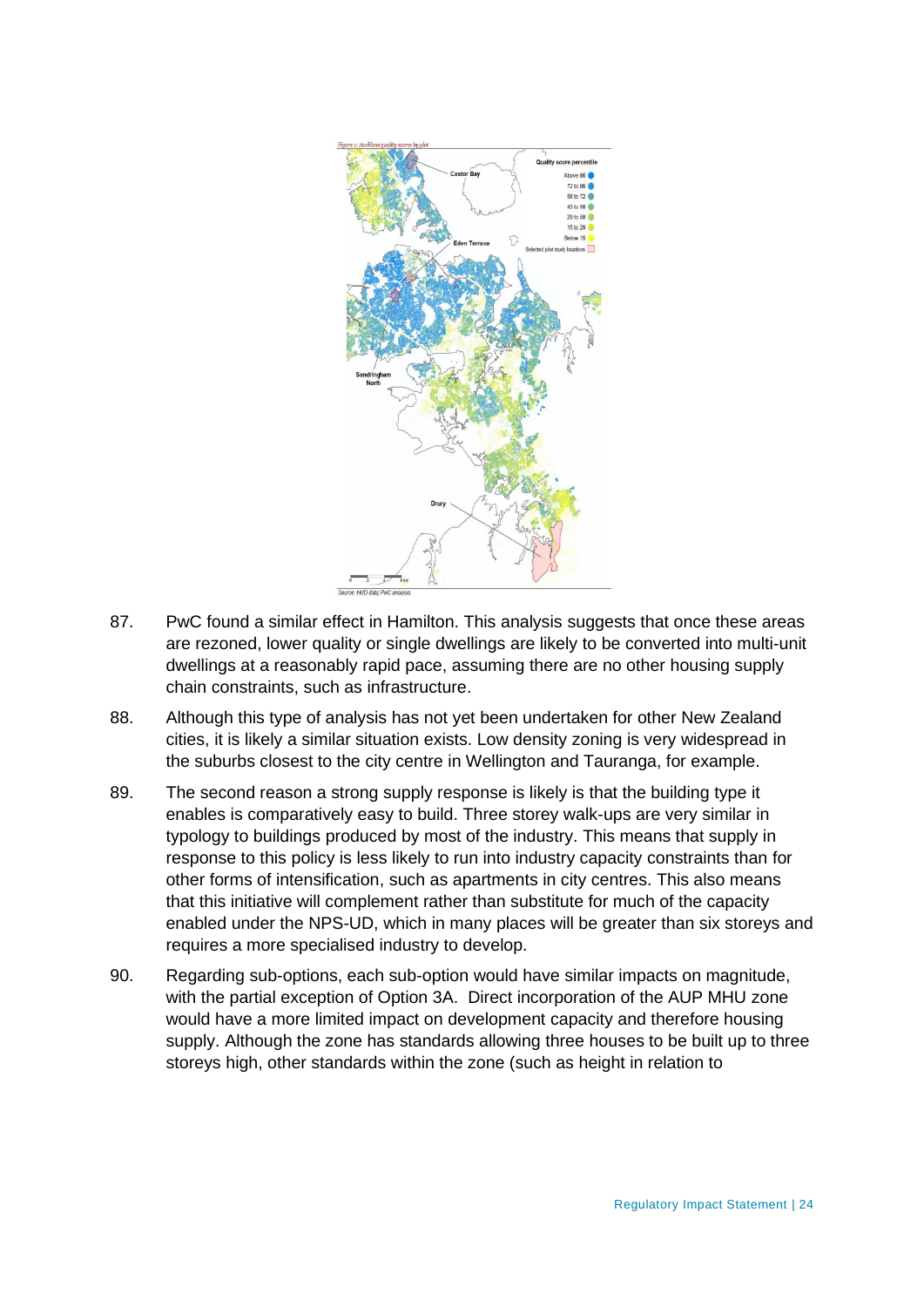boundary<sup>15</sup>) mean in most cases three storeys cannot be built. Other district plans have more enabling standards. For example, there are very few side and rear yard setback requirements in district plans in the Wellington region. As a result, overall development capacity could be reduced if the AUP MHU zone is directly incorporated.

#### *Wider urban impacts*

- 91. In addition to increased housing supply (captured in the first criterion), the urban growth literature has identified a range of effects resulting from intensification and other types of urban growth. These particularly include:
	- a. Agglomeration effects, resulting from a larger labour and consumer pool, benefit households and firms in the form of greater productivity and more diversity in labour, service and product markets. These benefits manifest in the area that is intensified and more widely, including at the city and national levels. Nunns (2019) showed that comprehensively removing constraints to housing supply could increase New Zealand's total economic output by up to 7.7 per cent.
	- b. Negative externalities such as transport congestion, infrastructure costs and impacts on the natural environment. These can be localised in the rezoned area (as is the case for sunlight loss) or are somewhat dispersed across the urban population (such as transport congestion).
- 92. These tend to arise commensurately. In the case of the MDRZ, both costs and benefits will arise jointly if we see a supply response. The relative degree of these impacts can be altered by the type of and location of any intensification. For example, traffic congestion could increase if there is a significant supply response far from arterial routes or in areas that are poorly serviced by public transport.
- 93. In this regard, the work by PwC found development in the areas outlined above inner city suburbs where we know there is likely to be a strong supply response – would also generate higher agglomeration benefits and comparatively low negative externalities. Transport congestion, other infrastructure costs and impacts on the natural environment would be low compared to other development opportunities.
- 94. This means that via the implementation of the MDRZ we are likely to see development in areas with high benefits and relatively low costs. Given the typically high estimated values of agglomeration and housing availability, this suggest that it is likely the benefits of this policy will outweigh the costs.
- 95. All sub-options are likely to have similar impact on wider urban outcomes to the extent that they enable development to occur.

<sup>&</sup>lt;sup>15</sup> Height in relation to boundary creates an invisible envelope buildings must be contained in. It is measured vertically from ground level at the boundary (height varies between zones). From that point you must measure inwards at an incline of 45 degrees (this is termed the recession plane) to create the envelope.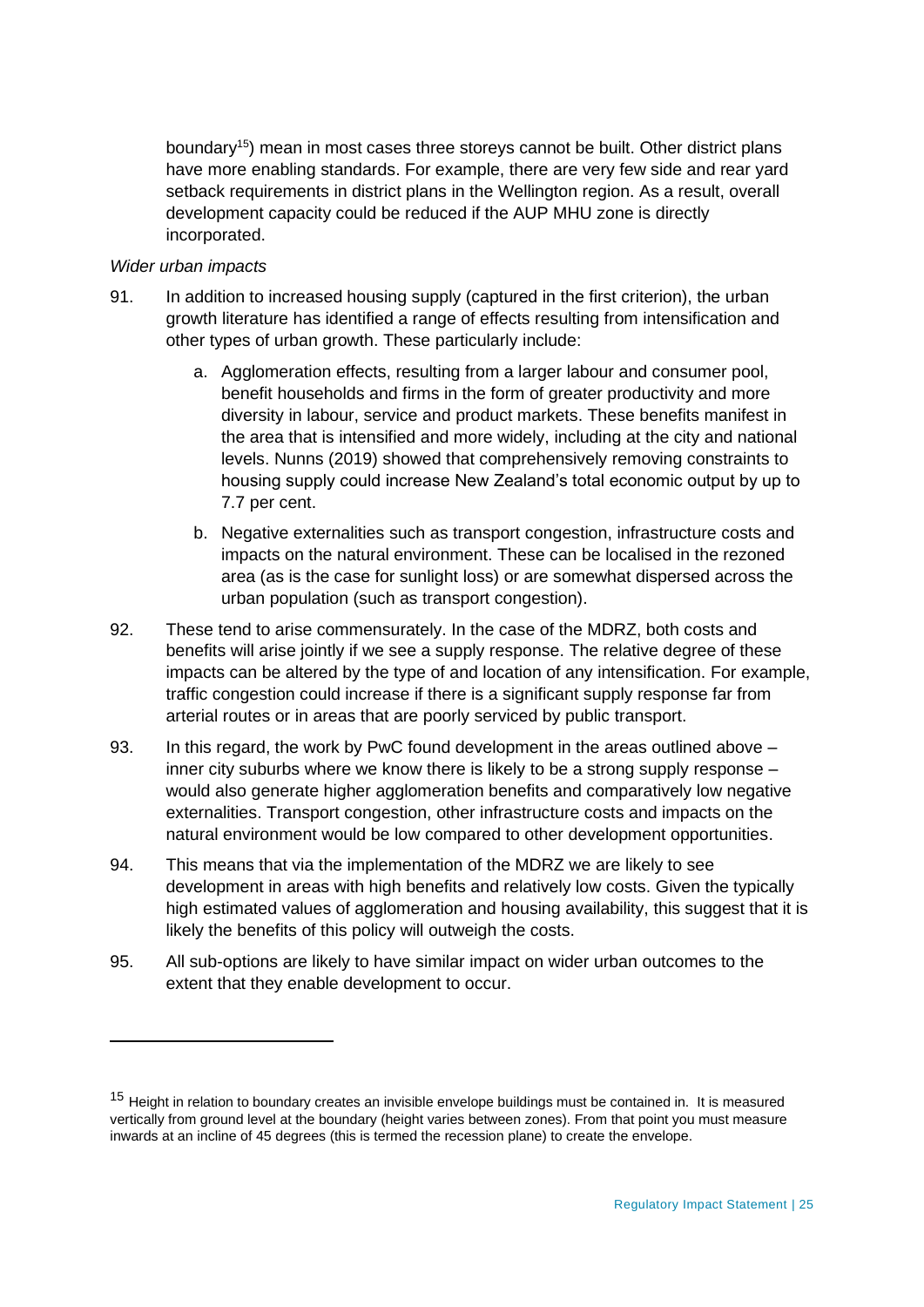### *Speed*

96. This is intended be a fast process that makes new development capacity available in a short period of time. The following table outlines when the application of the MDRZ would have effect, making additional development capacity available.

| Table: Assessment of Option 3 sub-options against <b>speed</b> criterion |                                        |                                             |                                          |                                                                         |
|--------------------------------------------------------------------------|----------------------------------------|---------------------------------------------|------------------------------------------|-------------------------------------------------------------------------|
|                                                                          | 3A: AUP/ MHU Zone<br>(bespoke process) | 3B: Statutory criteria<br>(bespoke process) | 3C: Statutory criteria,<br>new ISPP      | 3D: Statutory criteria,<br>new ISPP, immediate<br>legal effect for MDRZ |
| Date additional<br>development capacity<br>available                     | Approx. June 2022*                     | Approx. June 2022*                          | End of new process -<br>likely mid-2023. | At notification of plan<br>changes - August<br>2022                     |
|                                                                          |                                        |                                             |                                          |                                                                         |

This timeframe was developed as indicative and may not have been feasible in practice.

- 97. Sub-options using the bespoke process that is, 3A and 3B, would release additional development capacity sometime in mid-2022. This date is indicative as further work would be required to develop the timeframes for each component of the bespoke process.
- 98. As noted, timing is also uncertain for the new ISPP but is expected to be completed in mid-2023. Under sub-option 3C, this is when new capacity would be enabled in the form of the MDRZ.
- 99. Sub-option 3D is specifically designed to bring forward the date in which the capacity added by the MDRZ is enabled. It would mean plans implementing the MDRZ would have an impact *once notified* (August 2022), rather than following full submission, hearing, decision processes (a further year) which will be the case for the NPS-UD intensification. This will allow construction in line with the new zone to begin from that point.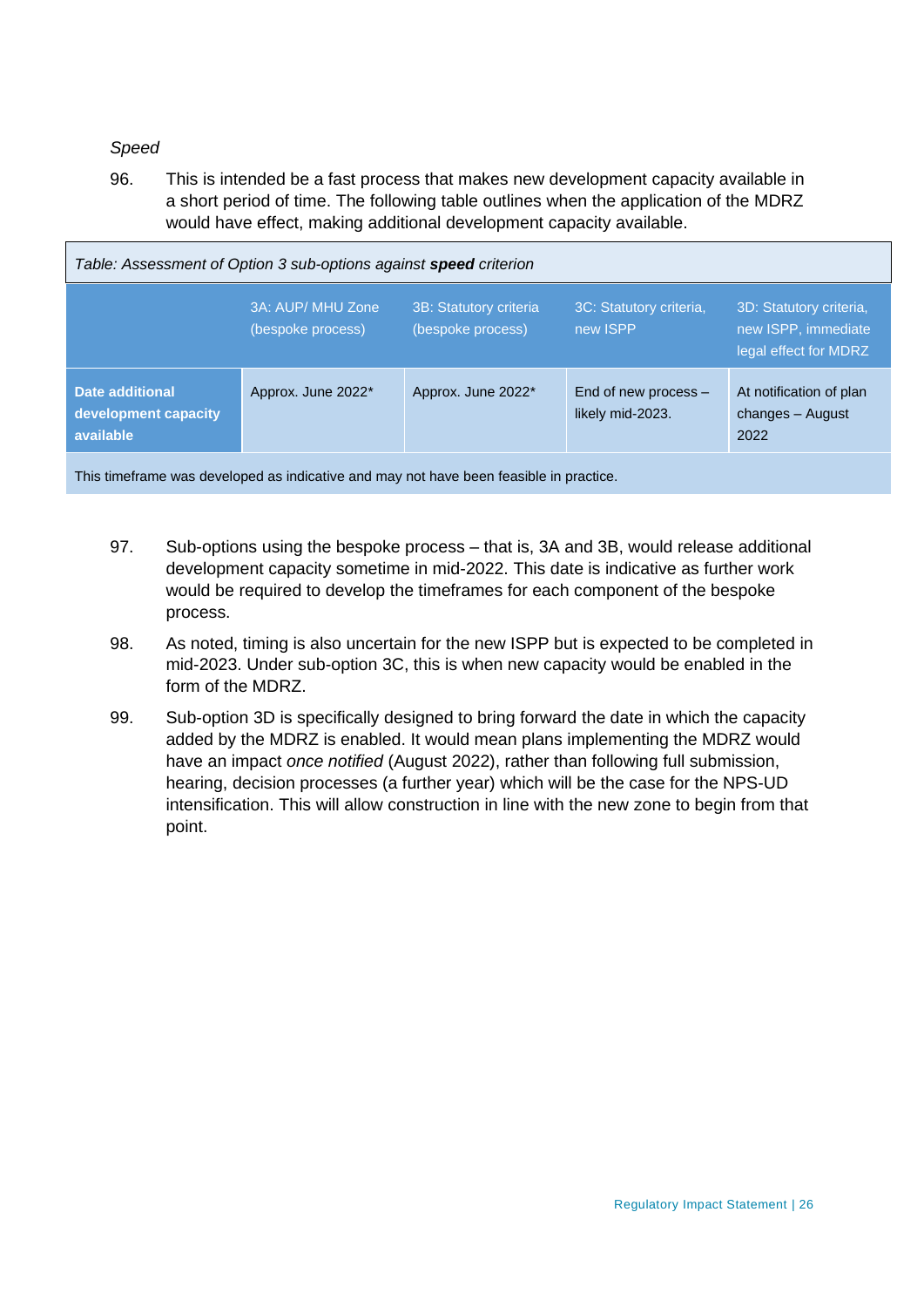#### *Ease of implementation*

#### 100. Options differ considerably in their ease of implementation:

| Table: Assessment of Option 3 sub-options against <b>ease of implementation</b> criterion |                                                                                                                     |                                                            |                                                                                                                                                                   |                                                                                                                                                   |
|-------------------------------------------------------------------------------------------|---------------------------------------------------------------------------------------------------------------------|------------------------------------------------------------|-------------------------------------------------------------------------------------------------------------------------------------------------------------------|---------------------------------------------------------------------------------------------------------------------------------------------------|
|                                                                                           | 3A: AUP/ MHU Zone<br>(bespoke process)                                                                              | 3B: Statutory criteria<br>(bespoke process)                | 3C: Statutory criteria,<br>new ISPP                                                                                                                               | 3D: Statutory criteria,<br>new ISPP, immediate<br>legal effect for MDRZ                                                                           |
| Impacts on<br>council                                                                     | Very difficult to<br>implement. Would cause<br>inconsistency in council<br>plans. Timeframes may<br>not be feasible | Moderately difficult.<br>Timeframes may not be<br>feasible | Easiest option – will use<br>an existing process and<br>reduce council workload<br>through limiting<br>ambiguity and the ability<br>for stakeholders to<br>appeal | Moderately easy option.<br>Similar work to prepare<br>plans for councils as<br>sub-option 3C. May<br>cause some ambiguity<br>for consent officers |
| Other<br>stakeholders                                                                     | Very short timeframe for<br>engagement. Resulting<br>plans may be difficult to<br>understand                        | Very short timeframe for<br>engagement                     | Unambiguous process<br>for stakeholders.                                                                                                                          | Some ambiguity may<br>arise from notified rules<br>that have legal effect and<br>can then be changed                                              |
| Cost to<br>central<br>government                                                          | Would cover bespoke<br>panel costs                                                                                  | Would cover bespoke<br>panel costs                         | No additional costs                                                                                                                                               | No additional costs                                                                                                                               |

- 101. There are a number of difficulties with option 3A. The AUP MHU zone would result in compatibility issues when applied to district plans outside of Auckland. This would create inconsistencies between the AUP MHU zone chapter and the rest of the plan. This is likely to make the amended plan difficult to use for both councils and developers. For example, many other district plans include transport, noise and subdivision rules within their residential zones which are not provided for in the AUP MHU zone and would therefore create a vacuum relating to these matters.
- 102. For this reason, statutory criteria are favoured (used in sub-options 3B, 3C, and 3D). This would enable local context to be taken into account and allow for zone provisions to be adapted to existing plans
- 103. The bespoke process in sub-options 3A and 3B would have some associated costs and risks:
	- a. It would require some resourcing to shift from the implementation of the NPS-UD to the new process.
	- b. The new process could overlap with the NPS-UD process. Although it expected to be completed in time, this may not be feasible. Overlap would cause several issues including stretched capacity of independent hearing panellists and councils.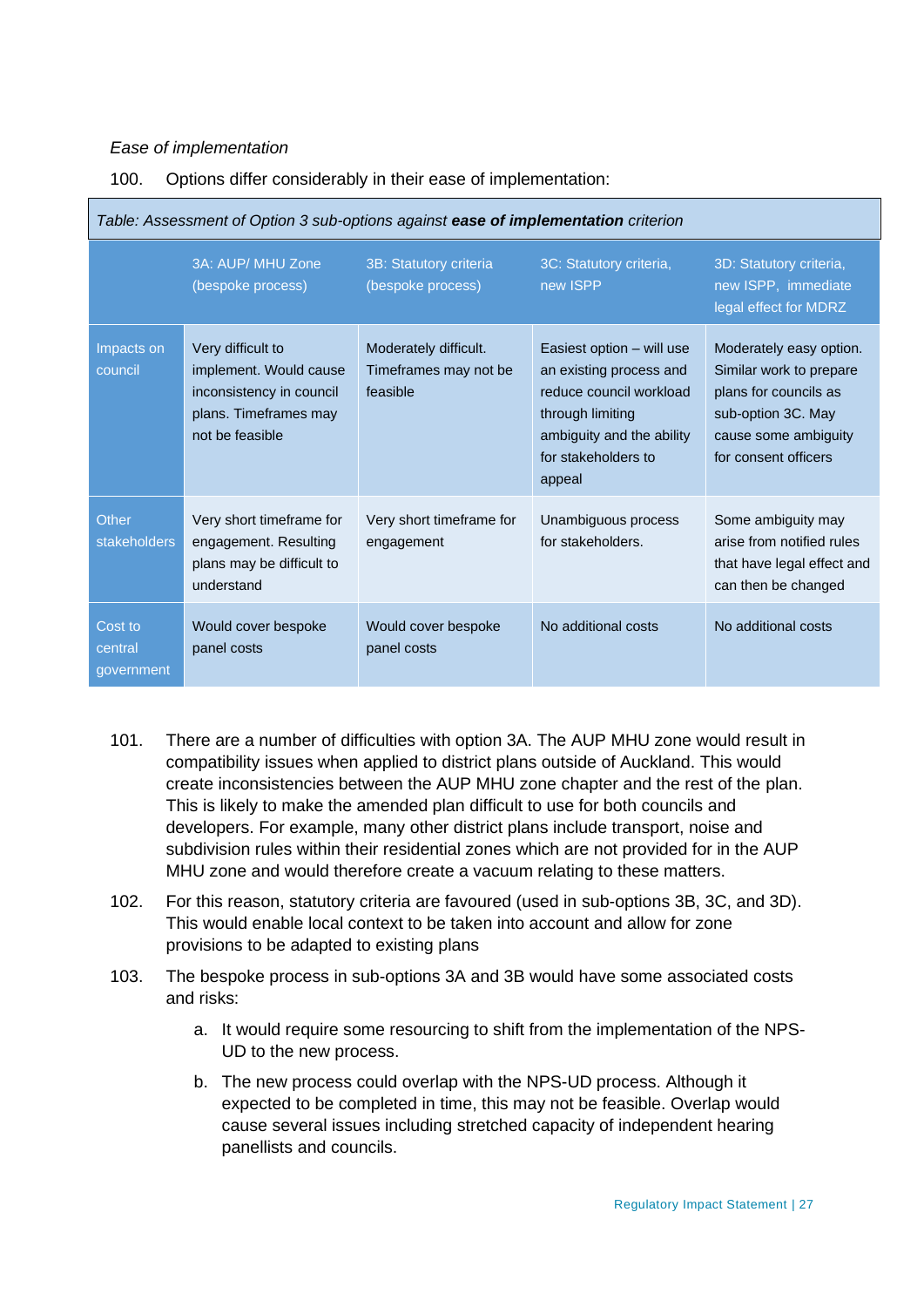- c. There is also added complexity arising from having split hearings and split decisions. Councils would need to resource two sets of hearings. There is the risk of decisions quickly being superseded by later decisions, adding duplication of effort and confusion particularly for developers and the public.
- d. Central government would need to cover the costs of the panel as these will not have been budgeted for by councils. This is expected to be approximately \$3m (once-off, not yearly). Costs include panel members' fees, administrative support and expert advice when it is needed.
- 104. In contrast, having a single process for both the MDRZ and the intensification policies in the NPS-UD would be less ambiguous and resource-intensive for councils. Considering both forms of intensification at the same time will reduce the workload required to determine plan changes and make it easier for MfE and HUD to support implementation.
- 105. Providing for the immediate effect of rules would be relatively easy to implement. It would not require additional work for councils as they prepare plans. It would require some guidance for consent officers, though this would be reasonably minimal compared to other similar changes to the RMA.
- 106. Some ambiguity may result for stakeholders from the two-step process as rules will have legal effect, but are then finalised as part of the new ISPP. Changes flowing from submissions, hearings and panel input could reduce the degree of development enabled on a site – i.e. if an exemption is applied – or increase it. However, such change is unlikely to be widespread. Councils will have limited discretion to apply exemptions, and these will be largely based on existing information, available at the time the draft is initially drafted.

#### **Summary of Options Assessment**

- 107. A combination of Option 2 and sub-option 3D is preferred by officials. This package would enable an increase in the speed and magnitude in which development capacity is unlocked through a coherent process that moderates the work required by councils.
- 108. Under this option:
	- a. Development capacity enabled by the MDRZ would be unlocked in August 2022
	- b. Capacity required by the NPS-UD intensification policies would be realised approximately 12 months later.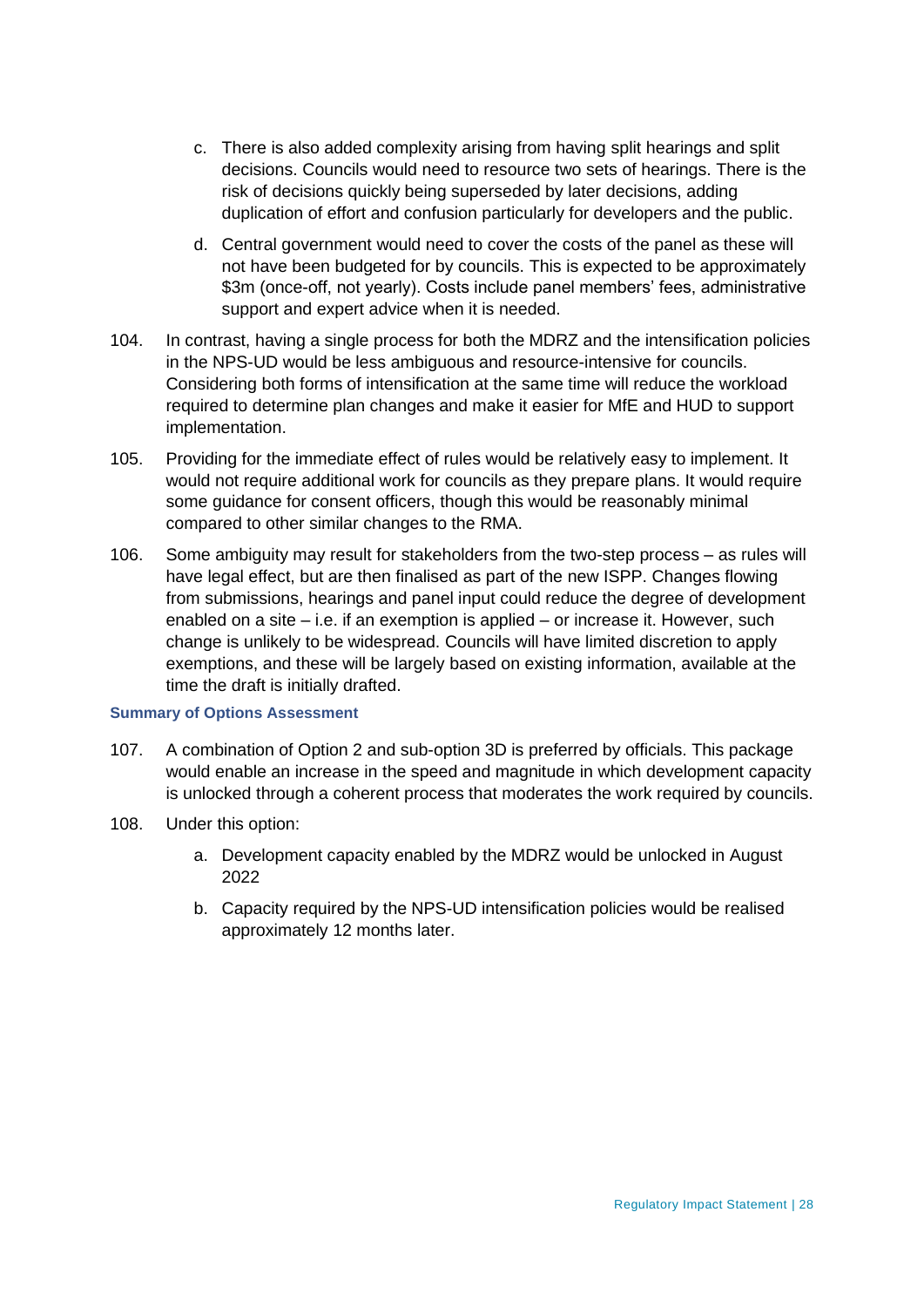# **What are the marginal costs and benefits of the option?**

**Option 3D: Statutory Direction to Introduce a Medium Density Residential Zone, Introduced in the new Intensification Streamlined Planning Process (ISPP)**

# **Summary of impacts**

| <b>Affected groups</b>                                                                     | <b>Comment</b>                                                                                                                                                                                                                                    | <b>Impact</b>                                                                                                                                                                     | <b>Certainty</b>                                                                                                                                                                                                             |  |  |
|--------------------------------------------------------------------------------------------|---------------------------------------------------------------------------------------------------------------------------------------------------------------------------------------------------------------------------------------------------|-----------------------------------------------------------------------------------------------------------------------------------------------------------------------------------|------------------------------------------------------------------------------------------------------------------------------------------------------------------------------------------------------------------------------|--|--|
| Additional costs of the preferred option compared to taking no action                      |                                                                                                                                                                                                                                                   |                                                                                                                                                                                   |                                                                                                                                                                                                                              |  |  |
| New residents in<br>rezoned locations                                                      | Potential for reduced amenity for new dwelling owners vs.<br>status quo (e.g. reduced sunlight, open space requirements),<br>in comparison to the dwelling types which would have been<br>available without rezoning                              | Low - given these residents will<br>have access to a new dwelling of a<br>higher quality than older housing<br>stock, which should largely offset<br>these losses                 | <b>Medium</b> $-$ can compare but loss is not<br>easily quantified                                                                                                                                                           |  |  |
| Ratepayers and<br>taxpayers<br>(depending on<br>funding source for<br>infrastructure type) | Additional pressure on infrastructure in existing urban areas<br>(although it may reduce to some extent greenfields expansion<br>which can be more expensive to service)                                                                          | Medium - High                                                                                                                                                                     | <b>Medium</b> $-$ infrastructure servicing is<br>expensive but there is limited evidence<br>on the infrastructure pressures which<br>would be triggered by rezoning and<br>subsequent uptake of development<br>opportunities |  |  |
| Existing residents in<br>rezoned locations -<br>neighbouring<br>property                   | Potential for reduced amenity for neighbouring properties vs.<br>status quo (e.g. overshadowing, privacy loss). There are also<br>temporary costs from construction noise, dust, vehicles etc.                                                    | Low - Medium<br>but dependant on requirements of<br>MDRZ and extent to which<br>development opportunities are<br>taken up                                                         | Medium - development uptake can be<br>modelled in but difficult to put monetary<br>values on these costs.                                                                                                                    |  |  |
| Existing residents in<br>rezoned locations -<br>wider neighbourhood                        | Additional pressure on social infrastructure, e.g. school<br>capacity, libraries, medical services.<br>Transport - local effects, e.g. street parking, neighbourhood<br>and regional effects e.g. public transport and private road<br>congestion | Low - Medium<br>Dependent on extent to which<br>development opportunities are<br>taken up, and marginal to avoided<br>cost of providing new facilities in<br>greenfield locations | Low – there is limited evidence on the<br>impact of new residents on existing<br>social infrastructure without extensive<br>scenario modelling                                                                               |  |  |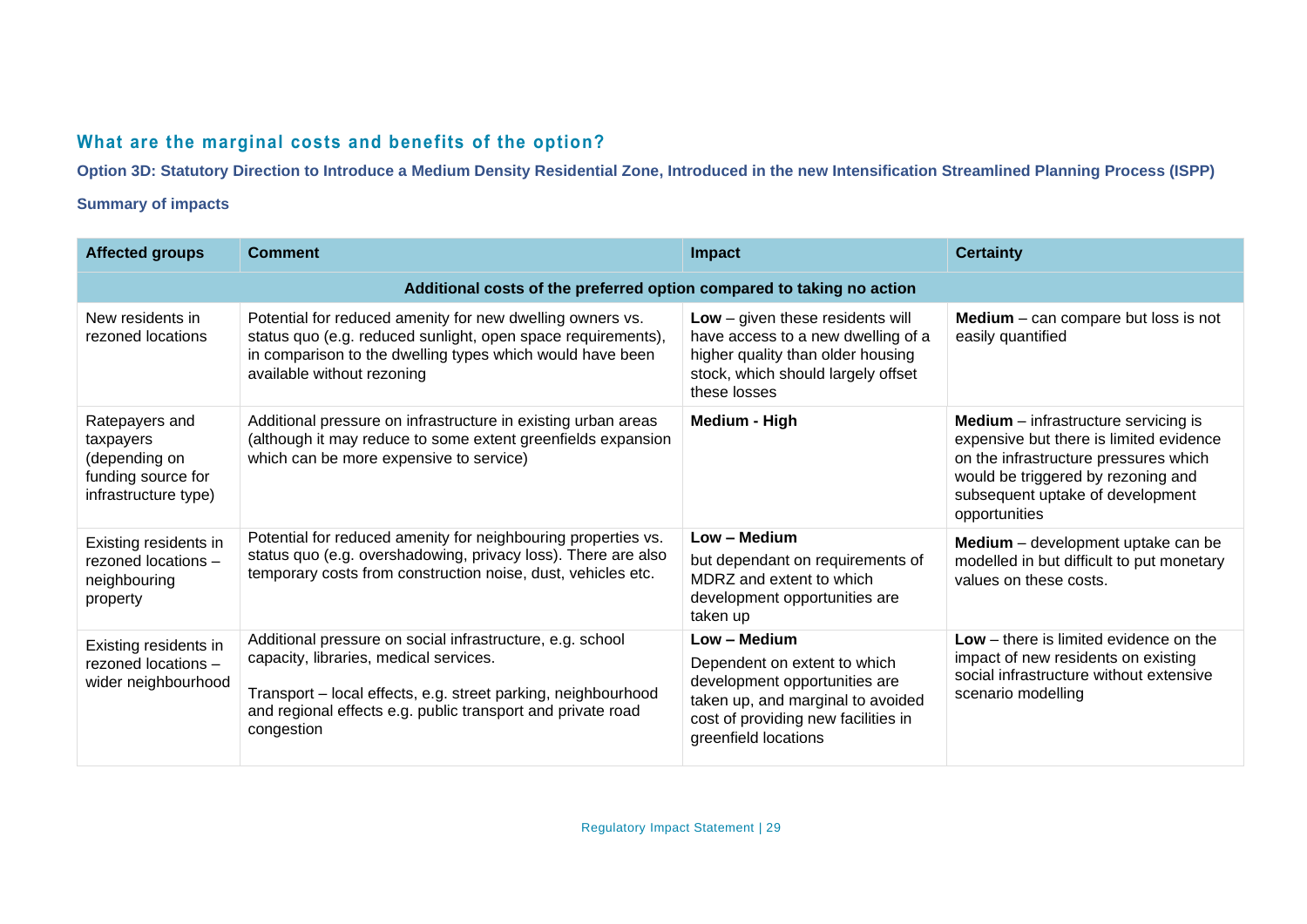| Local government                                                                                                           | Direct costs of changes to regulatory plans                                                                                                                                                                                                                                                                                                                                                                                                                                    | Likely to be <b>Medium</b> but short term.<br>Offset to by the reduction of future<br>work required to plan for growth                                                     | High                                                                                                                                                                                 |  |  |
|----------------------------------------------------------------------------------------------------------------------------|--------------------------------------------------------------------------------------------------------------------------------------------------------------------------------------------------------------------------------------------------------------------------------------------------------------------------------------------------------------------------------------------------------------------------------------------------------------------------------|----------------------------------------------------------------------------------------------------------------------------------------------------------------------------|--------------------------------------------------------------------------------------------------------------------------------------------------------------------------------------|--|--|
| Additional benefits of the preferred option compared to taking no action                                                   |                                                                                                                                                                                                                                                                                                                                                                                                                                                                                |                                                                                                                                                                            |                                                                                                                                                                                      |  |  |
| New residents in<br>rezoned locations                                                                                      | Increases the number of households who can live in locations<br>with access to a large number of high-quality jobs, schools,<br>other social infrastructure, transport (such as train lines, e.g.<br>City Rail Link in Auckland) – so the benefit of this existing<br>public and private investment can be maximised.<br>These households - who may otherwise have to locate<br>elsewhere, may also experience travel time savings as a<br>benefit if their travel is reduced. | Very High - this is likely to be a<br>significant benefit to many<br>households, depending on the<br>extent to which the MDRZ<br>development opportunities are<br>taken up | <b>Medium</b>                                                                                                                                                                        |  |  |
| New residents in<br>rezoned locations<br>and existing<br>residents who may<br>choose to move<br>within their urban<br>area | Increases variety of dwelling type versus the status quo, with<br>more apartments and townhouses delivering improved choice<br>for households who would prefer a smaller dwelling.                                                                                                                                                                                                                                                                                             | Low - Medium depending on the<br>location, as in Auckland, for<br>example, the majority of newly<br>consented dwellings are now<br>townhouses and apartments <sup>16</sup> | <b>Medium</b>                                                                                                                                                                        |  |  |
| Whole of population                                                                                                        | Agglomeration effects including as a result of benefits to firms<br>where a larger supply of labour in the urban area from<br>increased dwelling density.                                                                                                                                                                                                                                                                                                                      | High                                                                                                                                                                       | <b>Medium - an extensive literature exists</b><br>on the agglomeration benefits that arise<br>from density but it would depend on the<br>supply response in the case of the<br>MDRZ. |  |  |
| Households who<br>purchase or rent<br>new dwellings built<br>in the MDRZ                                                   | Where additional supply leads to a net increase in supply<br>(rather than displacing supply elsewhere), it will improve<br>affordability and allow more households to become<br>homeowners or rent at a more affordable level.                                                                                                                                                                                                                                                 | High                                                                                                                                                                       | Medium- effects are multi-dimensional<br>and very uncertain                                                                                                                          |  |  |

<sup>16</sup> Auckland Council Chief Economist Unit (April 2021), Insights: The Gravity of Auckland's Density, p.2.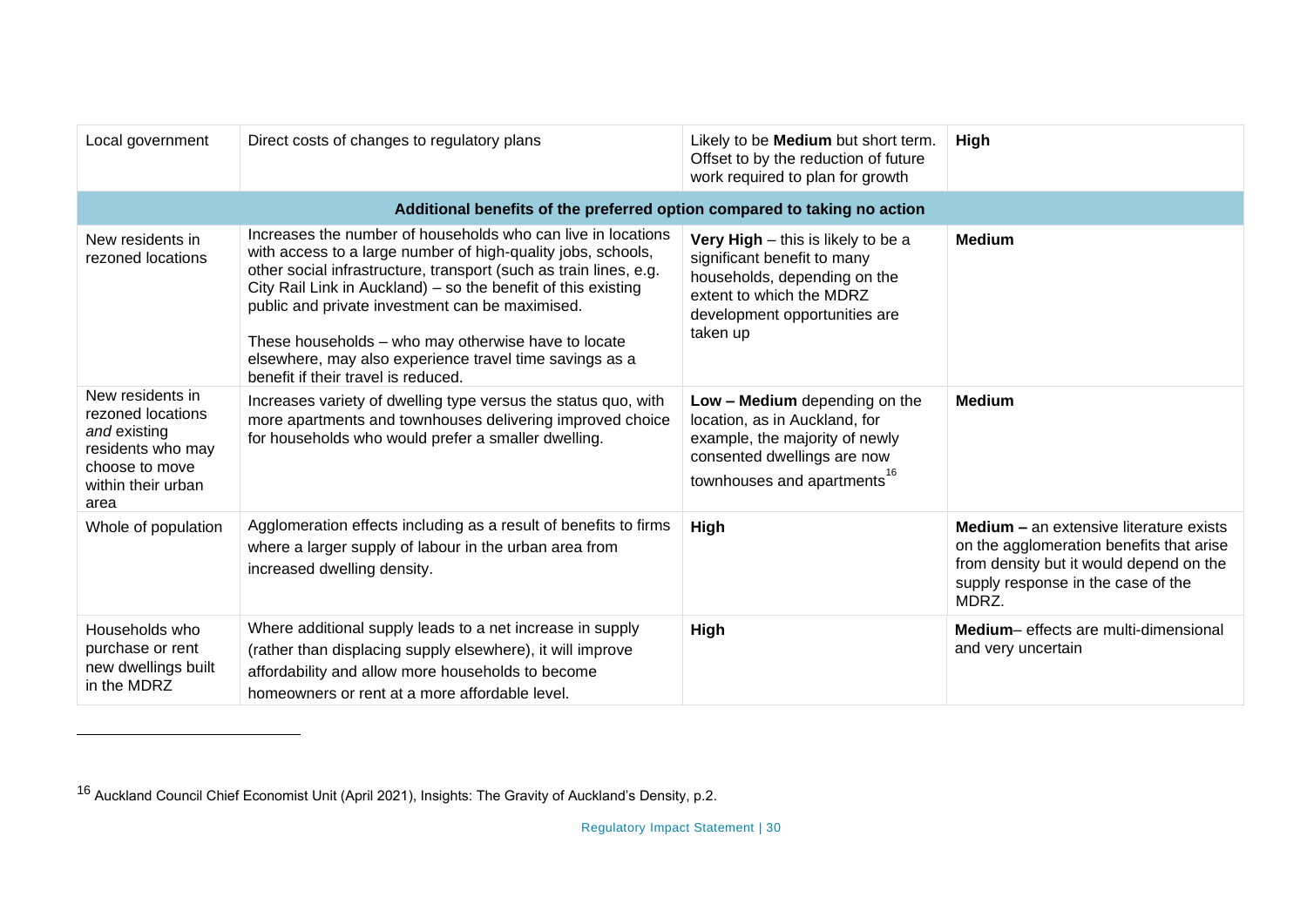|                   | We would expect an increase in net supply from a<br>widespread MDRZ.                                                                                                                      |                                                                                                                      |                                                                                                                                                                                                                   |
|-------------------|-------------------------------------------------------------------------------------------------------------------------------------------------------------------------------------------|----------------------------------------------------------------------------------------------------------------------|-------------------------------------------------------------------------------------------------------------------------------------------------------------------------------------------------------------------|
| Avoided soil loss | Increasing the amount of development capacity within<br>existing urban areas through an MDRZ may reduce pressures<br>at the urban fringe to rezone highly productive land for<br>housing. | <b>Medium</b> $-$ High depending on<br>extent to which greenfield<br>development is avoided versus the<br>status quo | <b>Medium</b> – these (avoided) costs are<br>well documented, but applying them to<br>this option requires information about<br>how much urban development will shift<br>from greenfields to existing urban areas |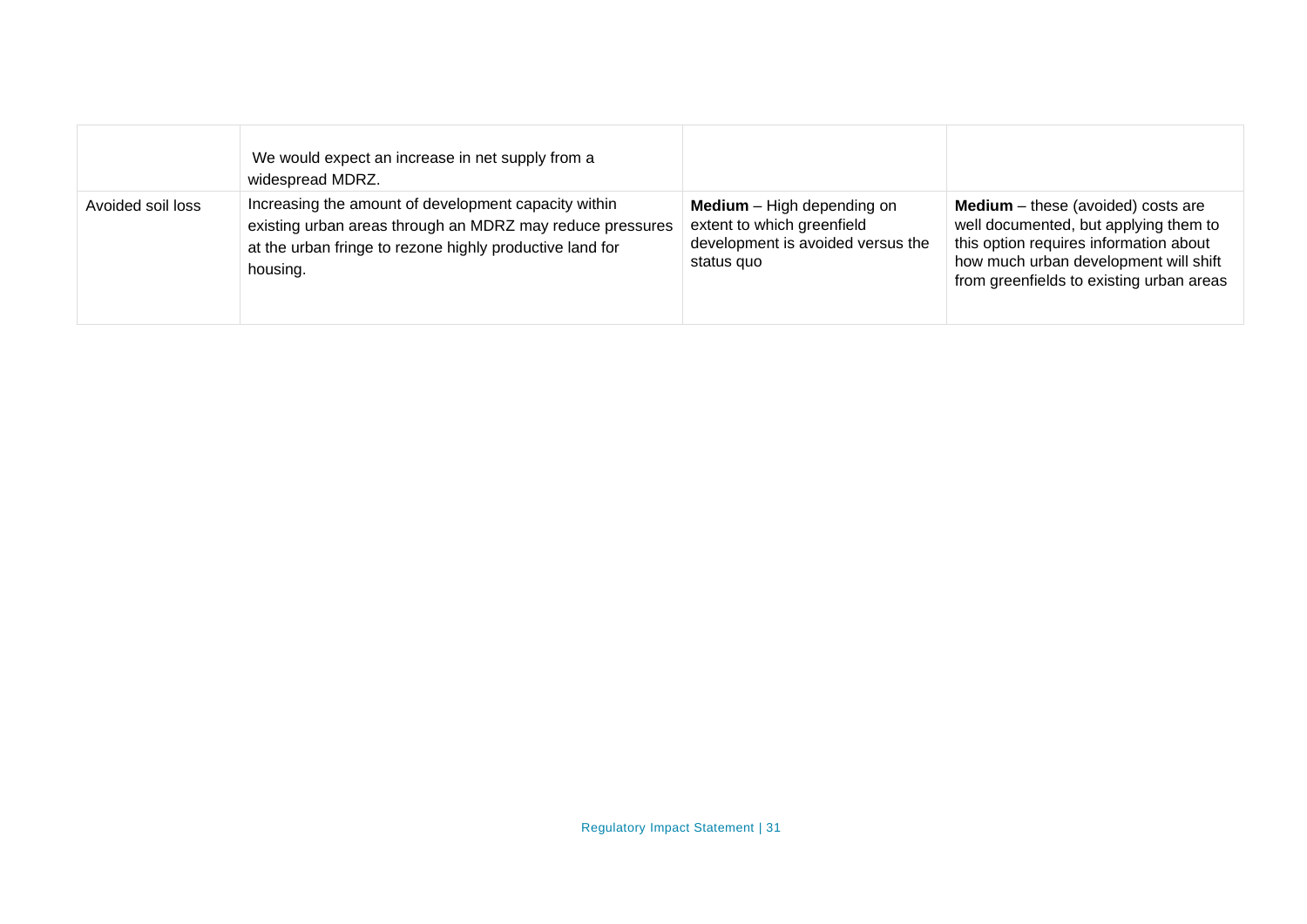# **Section 3: Delivering an option**

# **How will the new arrangements be implemented?**

#### **Prior to legislation**

- 109. These initiatives will be enacted through amendments to the RMA. A bill would be introduced, and a submission process would be open to the public.
- 110. Before being legislated, some aspects of these measures would be worked through with some iwi, Māori and councils to test their workability, particularly regarding timeframes.

#### **The role of central government once enacted**

- 111. Implementation of the NPS-UD via the new ISPP will build off the existing NPS-UD implementation programme, for which MfE and HUD are responsible.
- 112. MfE and HUD have established communication channels and relationships on the implementation of the NPS-UD which will be used and developed to advise on the new planning process. For the new planning process, MfE and HUD will jointly:
	- a. Produce factsheets/guidance
	- b. Monitor the uptake (including through the National Monitoring System (NMS), which tracks when councils undertake plan changes and the associated timeframes)
	- c. Engage with councils on the process.
- 113. To ensure the MDRZ is implemented correctly, MfE and HUD will produce model zone provisions to demonstrate how plans could look based on the statutory criteria. This will support councils to quickly make the required changes.

# **Implementation Risks**

#### **Council capacity constraints**

- 114. Councils are currently stretched by a number of central government reform programmes that impact zoning and land use regulations. These programmes, include RM reform, the NPS-UD, the National Policy Statement on Fresh Water, the Emission Reduction Plan, and the National Adaptation Plan. Unless carefully designed and supported by central government, the proposals contained in this paper risk running into council capacity constraints and being poorly implemented or diverting resource from other essential activity.
- 115. Although the lack of consultation has limited the ability to test design features with those who will implement these policies, we are confident that, in sum, these initiatives will reduce the work of councils to make room for growth. The new process to implement the NPS-UD (ISPP) will reduce the cost to councils of submissions, hearings and appeals. It keeps the current timeframe for developing draft plans (due August 2022) which is the most resource intensive stage. The additional requirement of the MDRZ reduces ambiguity for councils and makes it easier to enable medium density.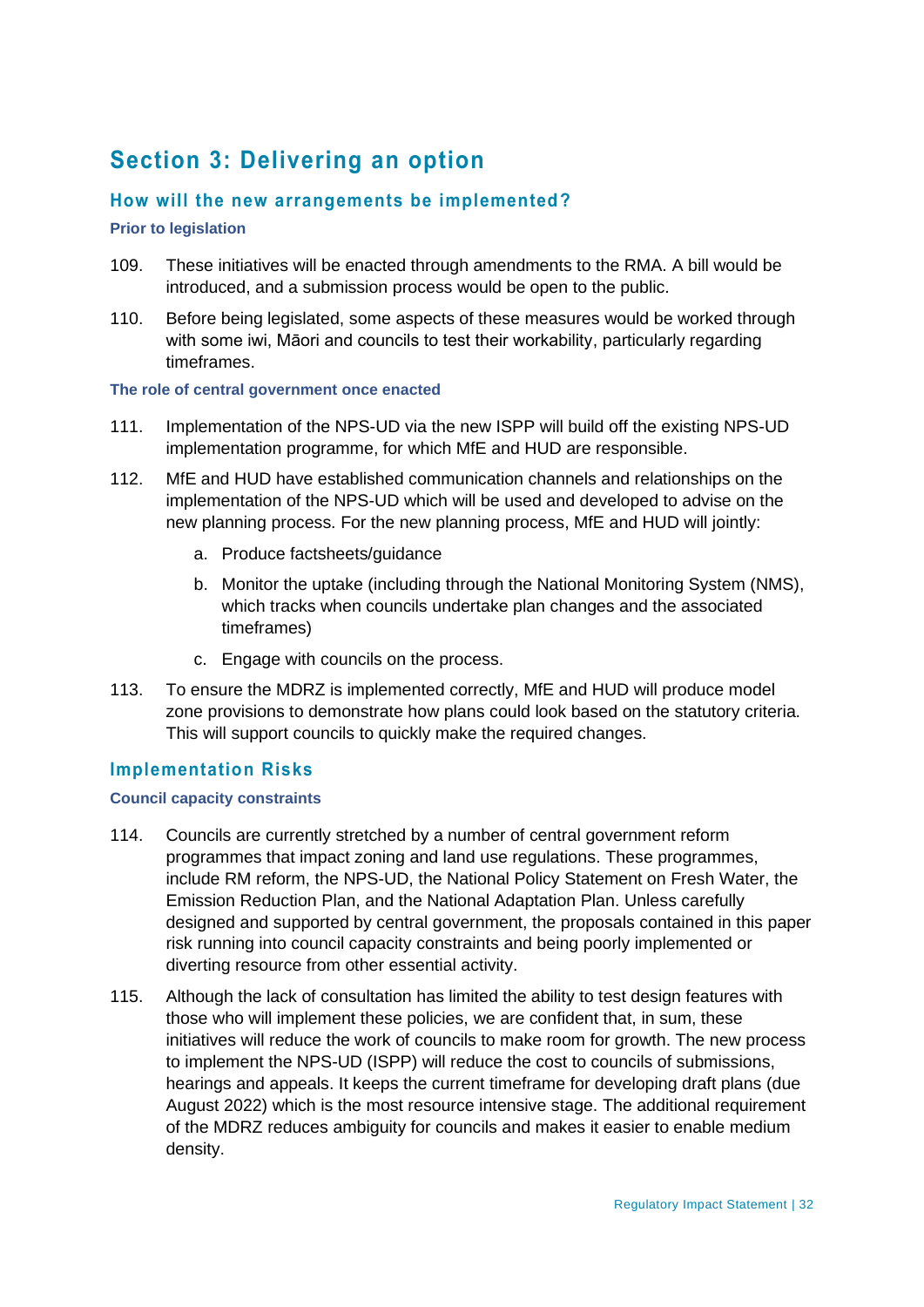- 116. However, there remains a risk of poor implementation that does not meet objectives. Each process builds in quality controls, in the form of the independent panels and public submissions.
- 117. Central government will need to pay close attention to the progress made by councils in progressing plan changes and working with the independent panels. If the plans do not meet policy objectives, central government may wish to submit. The Minister for the Environment also has intervention powers if the panels and councils are unable to agree, or if councils are not adequately performing their role.

#### **Infrastructure**

- 118. To realise development, these measures will require significant council investment in infrastructure in some places. As noted, these measures will not address the infrastructure funding and financing constraints which councils face and could bring forward pressures on councils to address these constraints, either through reprioritising spending or investigating alternative funding and financing mechanisms.
- 119. Infrastructure costs arising from implementation of the NPS-UD should already be anticipated by councils, as these requirements have been signalled for some time now (that is, NPS-UD timing was intended to take the Local Government Act 2002 long-term plan process into account). Although some costs may arise sooner, the new process should not substantially change long term costs.
- 120. Impacts from the MDRZ are expected to be manageable in the short to medium term, as poorer housing stock, predominantly in inner city suburbs, is replaced gradually. These areas are as often well serviced by infrastructure and councils have the ability to signal when infrastructure capacity will be increased. Developers can be required to contribute to the costs of infrastructure upgrades required to enable the development. Central Government is aware of current difficulties in the financing of infrastructure and has work underway around the three waters infrastructure and the funding sources of local government. The Infrastructure Funding and Financing Act 2020 also provides for an alternative financing source for infrastructure.
- 121. The addition of the MDRZ may change the expected pattern of development under the NPS-UD. If patterns of development differ considerably from existing growth scenarios as a result of these initiatives, this could lead to unexpected large one-off costs, where new infrastructure investment is required. Central and local government will need to monitor the patterns of development that result from the MDRZ and implementation of the NPS-UD closely .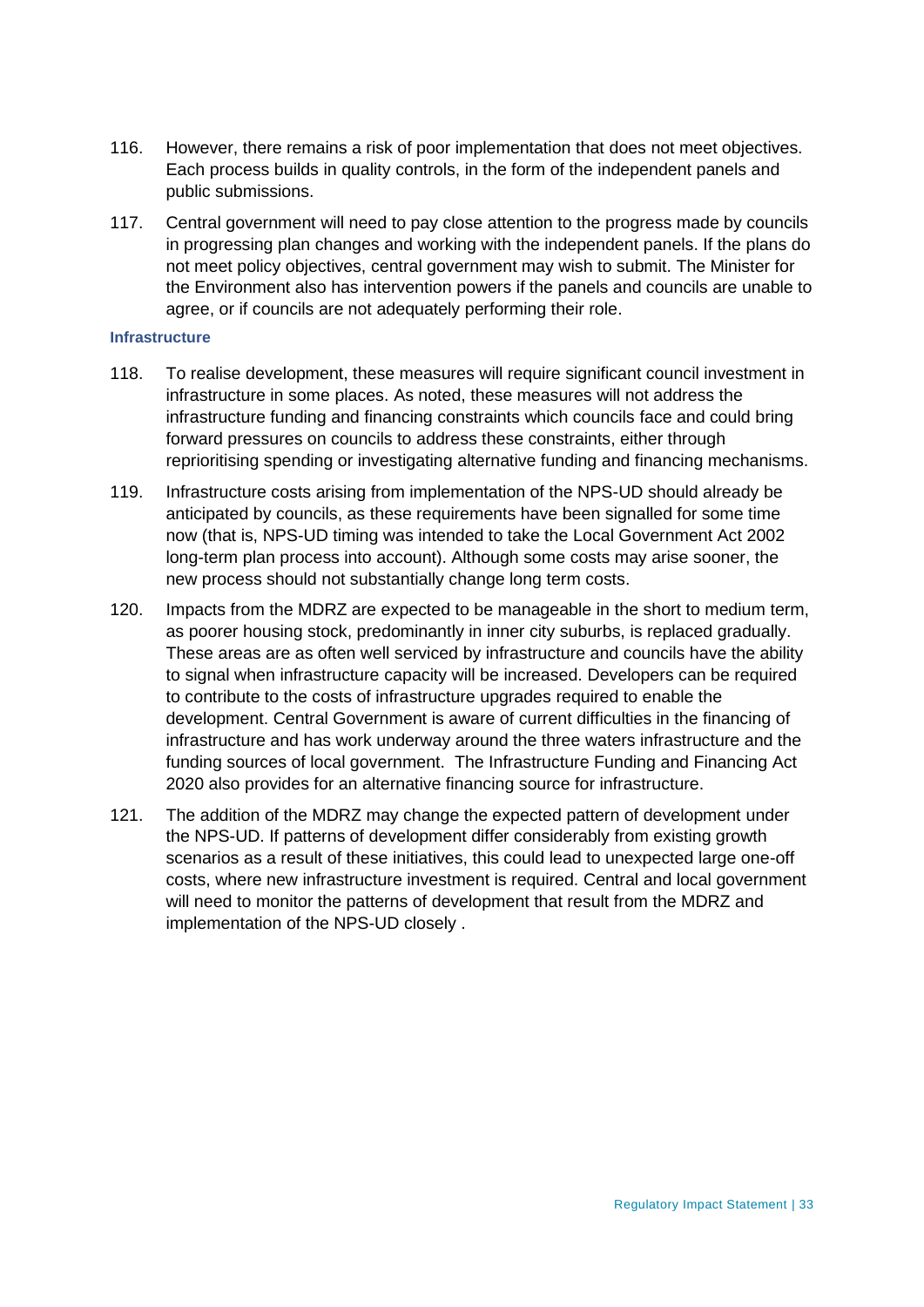#### **Covenants**

- 122. Development covenants and cross leases can act as a barrier to intensification by restricting future land use and making delivery of affordable housing difficult or costly to comply. These agreements can limit housing height, subdivision, density, rentability and choice of building materials, and lock in low density housing, often for perpetuity. They can be relatively easy to establish and can be difficult to revoke without agreement of all interested parties.
- 123. As demand for housing changes, and our cities grow up and out, it is plausible wellresourced property owners, resident associations and developers may use covenants to limit housing intensification. This could limit the expected benefits of enabling intensification.
- 124. Evidence is currently limited on the extent to which covenants are a barrier and the likelihood of covenant use accelerating due to the MDRZ. The Government plans on undertaking work in this area to get a clearer estimation of the scale of the problem and the need for any further intervention.

#### **How will the new arrangements be monitored, evaluated, and reviewed?**

- 125. MfE and HUD will monitor the effectiveness of the NPS-UD, and report on this to the Minister for the Environment and Minister of Housing regularly. The effectiveness of the MDRZ policy will be contained in this reporting.
- 126. MfE and HUD will gather data on the implementation of the MDRZ alongside the NPS-UD, including:
	- a. Decisions relating to urban development to meet the MDRZ and NPS-UD requirements, focussing attention on significant decisions such as the independent hearing panel decision, plan changes, and decisions that could affect development capacity at scale in Tier 1 urban environment.
	- b. Territorial authorities' completion, timeliness and quality of plan proposals to meet the MDRZ requirements
	- c. Required reporting, including evaluation reports to justify the use of exemptions to the MDRZ
	- d. Whether or not councils and independent panels agree with the recommendations and subsequent decisions, and the extent to which the Minister for the Environment must intervene.
	- e. Whether perceived or actual infrastructure constraints by councils and developers, result in conservative amounts of housing intensification, especially in high demand areas (for example, two rather than three or four storeys).
- 127. Some of the data collection will be facilitated by MfE's National Monitoring System, which collects data from all local authorities on their RMA processes, including any plan changes to implement national direction such as the NPS-UD.
- 128. Other information will be gathered through direct interactions with territorial authorities, particularly via the urban growth partnerships. Ongoing relationships will be a particularly valuable source of data as well as a means to resolve compliance issues. In addition, there will be direct reporting back from the independent hearing